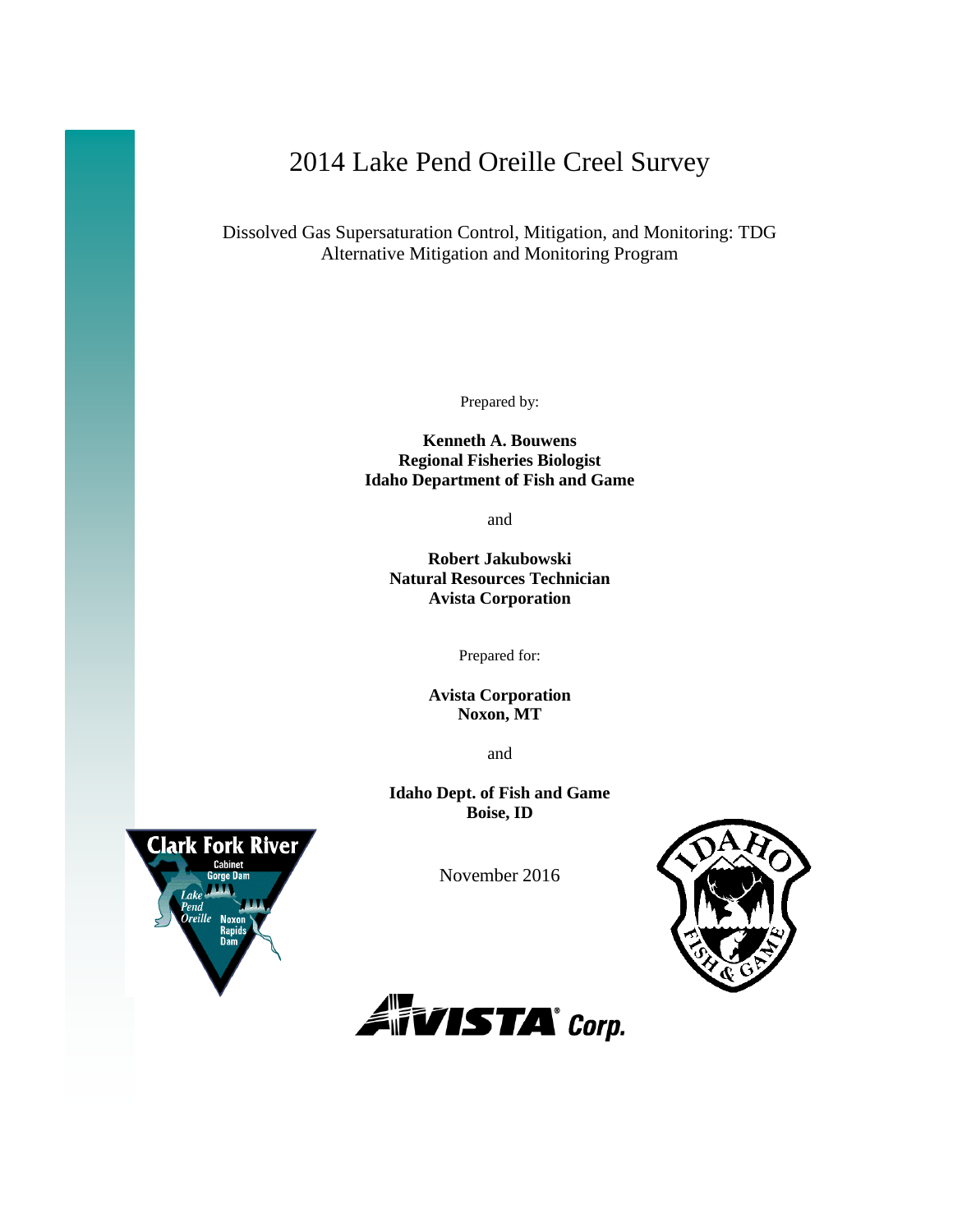# **TABLE OF CONTENTS**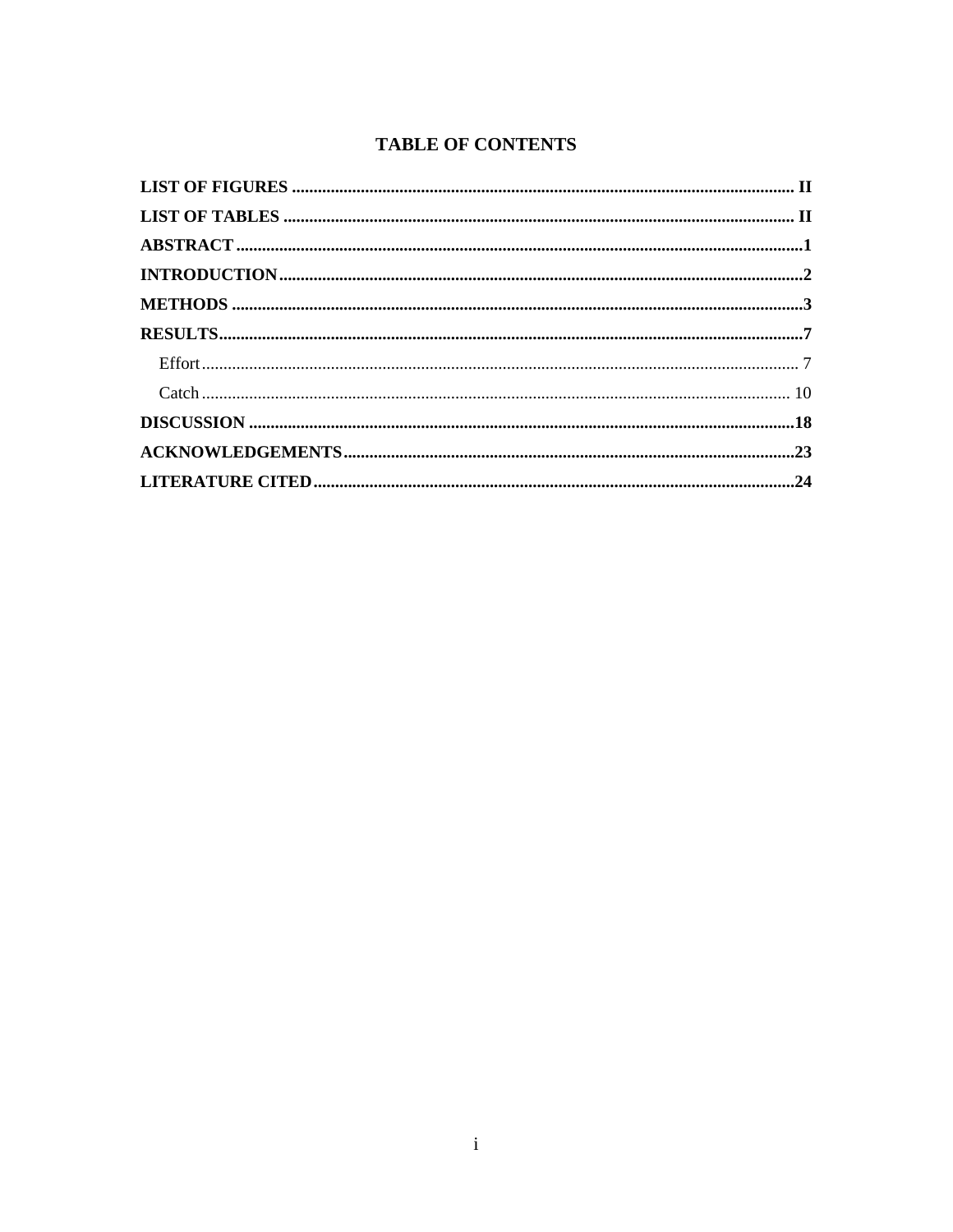# **LIST OF FIGURES**

<span id="page-2-0"></span>

| FIGURE 1. Map of Lake Pend Oreille showing creel survey sampling locations.  6            |
|-------------------------------------------------------------------------------------------|
| FIGURE 2. Total annual estimates of fishing effort (angler hrs.) in Lake Pend Oreille for |
| years when surveys were conducted from 1951-2014. Historical data were taken              |
| from Ellis and Bowler (1981), Bowles et al. (1986), Paragamian and Ellis (1994),          |
| Fredericks et al. (2003) and Ryan and Jakubowski (2009). Note that years are not to       |
|                                                                                           |
| FIGURE 3. Total estimated fishing effort (angler hrs.) for Lake Pend Oreille, by target   |
| species and year when surveys were conducted from 1960 through 2014. Historical           |
| data were taken from Ellis and Bowler (1981), Bowles et al. (1986), Paragamian and        |
| Ellis (1994), Fredericks et al. (2003) and Ryan and Jakubowski (2009). Note that          |
| effort was not broken out by species during the 2007 survey and that years are not to     |
|                                                                                           |
| FIGURE 4. Total estimates of kokanee catch in Lake Pend Oreille for years when            |
| surveys were conducted from 1951 through 2014. Historical data were taken from            |
| Ellis and Bowler (1981), Bowles et al. (1986), Paragamian and Ellis (1994),               |
| Fredericks et al. (2003) and Ryan and Jakubowski (2009). Note that years are not to       |
| FIGURE 5. Total estimated Smallmouth Bass, Lake Trout, Westslope Cutthroat Trout,         |
| and Bull Trout catch in Lake Pend Oreille for years when surveys were conducted           |
| from 1951 through 2014. Historical data were taken from Ellis and Bowler (1981),          |
| Bowles et al. (1986), Paragamian and Ellis (1994), Fredericks et al. (2003) and Ryan      |
| and Jakubowski (2009). Note that years are not to scale on the x-axis after 1980 13       |
| FIGURE 6. Total estimated Rainbow Trout catch in Lake Pend Oreille for years when         |
| surveys were conducted from 1951 through 2014. Historical data were taken from            |
| Ellis and Bowler (1981), Bowles et al. (1986), Paragamian and Ellis (1994),               |
| Fredericks et al. (2003) and Ryan and Jakubowski (2009). Note that years are not to       |
|                                                                                           |
| FIGURE 7. Length-frequency histograms for all kokanee, Rainbow Trout, Lake Trout,         |
| and Smallmouth Bass measured by creel clerks from LPO during March 16, 2014-              |
|                                                                                           |
|                                                                                           |

# **LIST OF TABLES**

<span id="page-2-1"></span>

| TABLE 1. Estimate of directed fishing effort (angler hrs.) in Lake Pend Oreille by    |
|---------------------------------------------------------------------------------------|
|                                                                                       |
| TABLE 2. Average number of anglers per boat, rods per boat, and rods per angler, by   |
|                                                                                       |
| TABLE 3. Estimate of total catch in LPO by species from March 16, 2014 - March 15,    |
|                                                                                       |
| TABLE 4. Estimate of total catch in Lake Pend Oreille by species and month from March |
|                                                                                       |
| TABLE 5. Estimate of targeted catch rates (fish/angler hr) in Lake Pend Oreille by    |
|                                                                                       |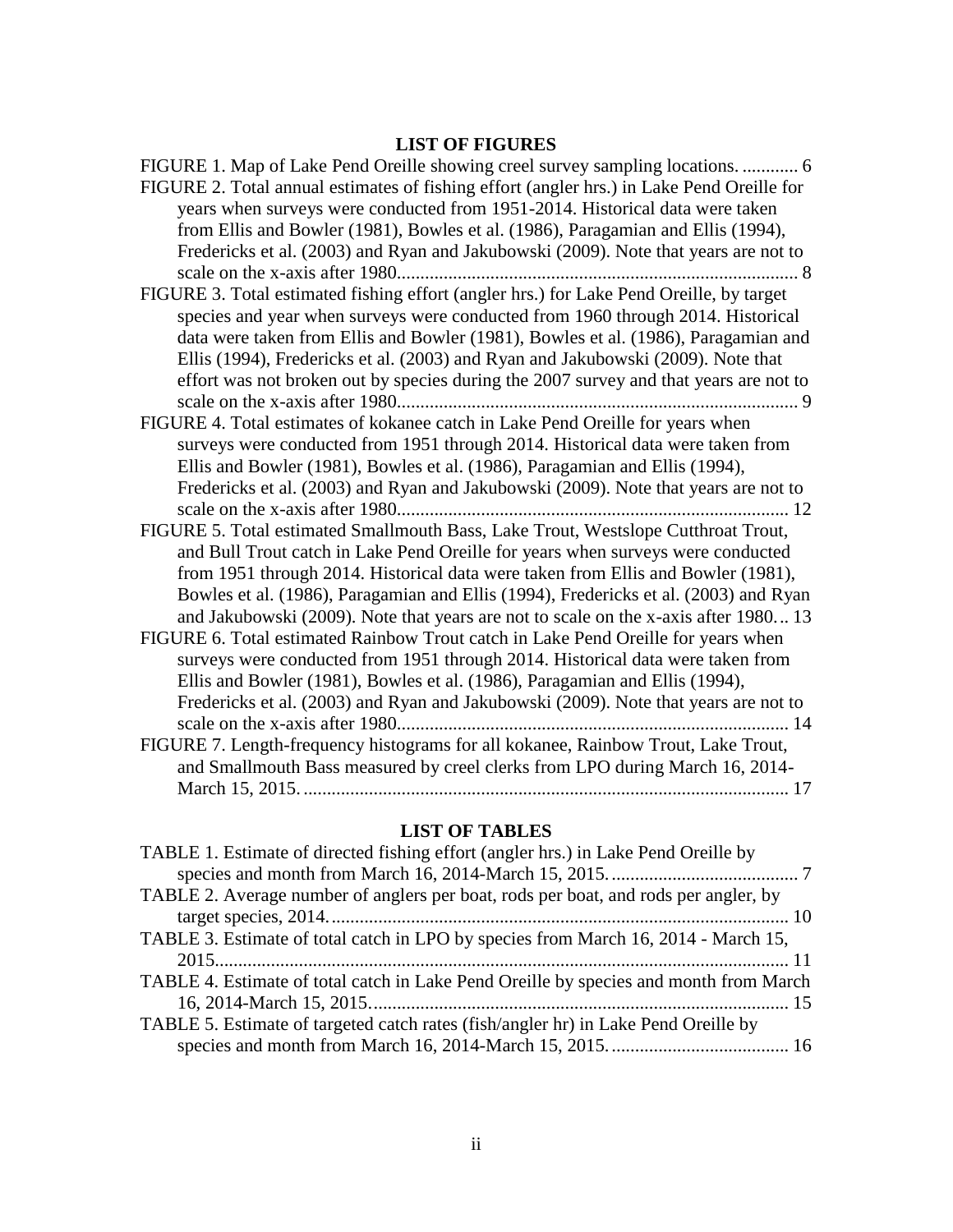## **ABSTRACT**

Lake Pend Oreille (LPO) is Idaho's largest waterbody and hosts a variety of popular and economically important fisheries. An angler creel survey was conducted from March 16, 2014 - March 15, 2015 to estimate angler effort, catch, and harvest. Survey results were used to describe fishery trends and evaluate the fishery response to ongoing management actions. A total of 1,439 parties representing 2,937 individuals were interviewed and 198 angler counts (flights) were conducted. Total effort was estimated at 199,302 angler hours, targeting mainly kokanee *Oncorhynchus nerka* (40%), Rainbow Trout *0. mykiss*  (39%), warmwater fishes (11%) and Lake Trout *Salvelinus namaycush* (9%). Over 236,000 fish were caught, of which 73% (173,000) were kokanee, 14% (33,000) were Smallmouth Bass *Micropterus dolomieu*, 6% (15,000) were Rainbow Trout, 2% (4,000) were Lake Trout and 1% (3,000) were Bull Trout *S. confluentus*. Other species comprised less than 1% of the catch. While total angler effort was comparable to the previous two surveys (2001, 2007), overall catch rates in 2014-15 were the highest documented since 1953. The creel survey demonstrated substantial changes in the fishery since 2007, including re-emergence of the kokanee fishery, a diminished Lake Trout fishery, and increased effort and catch for warmwater fishes. Overall, the creel survey indicated that the LPO fishery has responded favorably to recent management actions.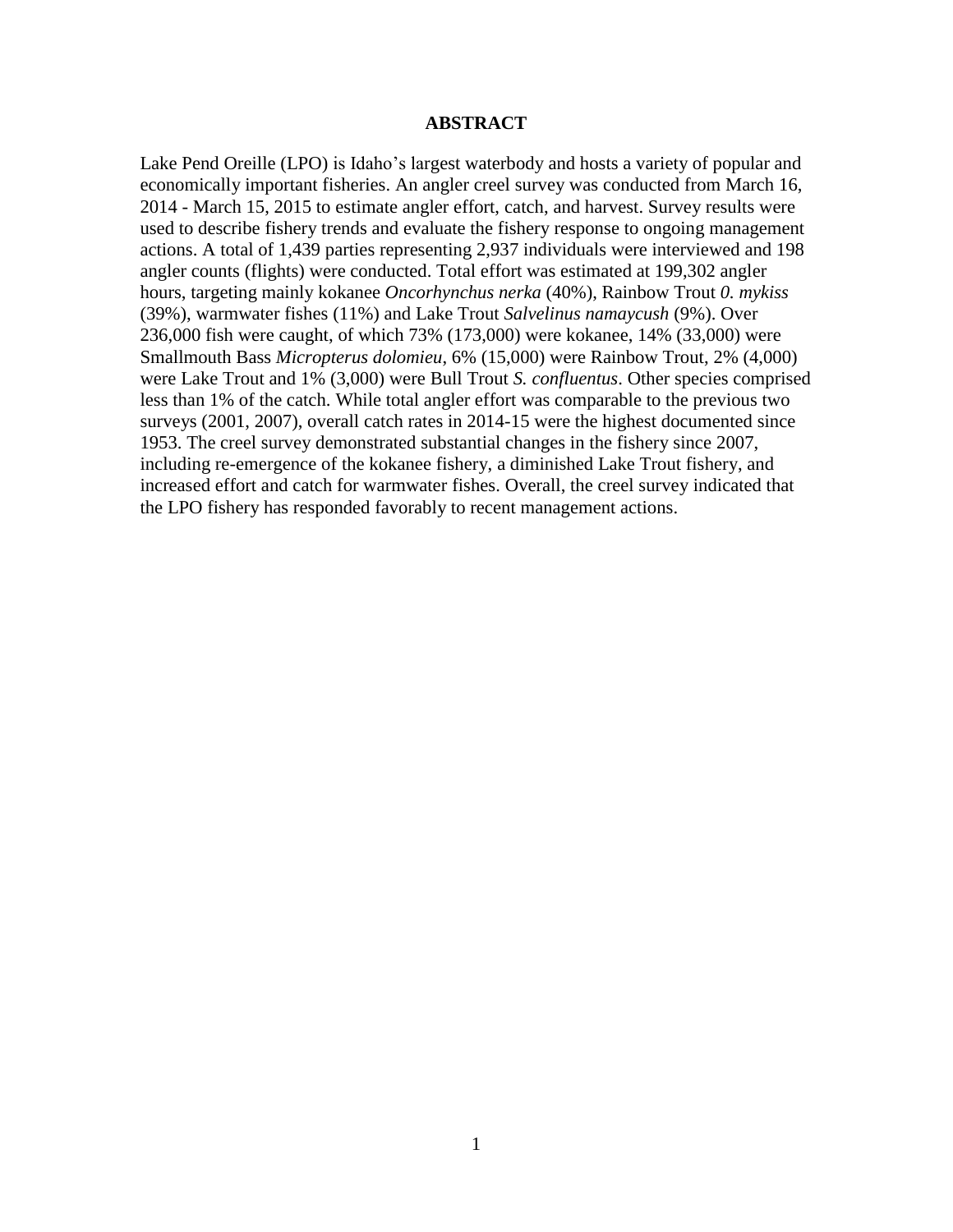### **INTRODUCTION**

<span id="page-4-0"></span>Lake Pend Oreille (LPO) is Idaho's largest (36,000 surface ha) and deepest (360 m) natural lake. The native salmonid species assemblage consists of Bull Trout *Salvelinus confluentus*, Westslope Cutthroat Trout *Oncorhynchus clarkii lewisi*, Mountain Whitefish *Prosopium williamsoni*, and Pygmy Whitefish *P. coulteri.* LPO supports one of the strongest remaining adfluvial Bull Trout populations in the United States. Lake Pend Oreille also has a substantial non-native sport fish component including Rainbow Trout *O. mykiss*, Lake Trout *S. namaycush*, kokanee *O. nerka,* Smallmouth Bass *Micropterus dolomieu*, Largemouth Bass *M. salmoides*, Yellow Perch *Perca flavescens*, Black Crappie *Pomoxis nigromaculatus*, Lake Whitefish *P. clupeiformis,*Walleye *Sander vitreus*, and two sunfishes *Lepomis spp*. The lake is known for its premier sport fishery for trophy Rainbow Trout, but also supports notable kokanee, Bull Trout and Westslope Cutthroat Trout fisheries, as well as increasingly popular warmwater fisheries. The LPO fishery provides significant economic input to the state of Idaho's economy, estimated at around \$17.7 million in 2003 and \$13.5 million in 2012 (IDFG 2003, 2012).

Kokanee have been the primary driver of the LPO fishery since they were introduced in the 1930s. They serve a dual role by providing both a high-yield sport fishery and the primary prey source for pelagic predators (e.g., Rainbow Trout, Bull Trout) that support trophy fisheries. From the 1950s (when creel surveys began) through the mid-1970s, LPO anglers targeted mainly kokanee, with commensurately high kokanee harvests, and there was an active commercial fishery (Bowles et al. 1986). A world renowned trophy fishery for Rainbow Trout and Bull Trout also existed during that era. However, kokanee abundance began declining in the mid-1960s and reached a depressed state by the 1970s. The commercial fishery was closed in 1973. Lake Trout, introduced initially in the early part of the  $20<sup>th</sup>$  century, became increasingly abundant by the early 2000s, and increased predation threatened to collapse the already diminished kokanee population (Wahl et al. 2015). This prompted the implementation of fishing regulation changes intended to balance high predator abundance, specifically Lake Trout and Rainbow Trout, with the declining kokanee prey base. In 2000, the kokanee fishery was closed, Rainbow Trout limits were liberalized, and the limit on Lake Trout was removed. Despite these efforts, the Lake Trout population continued to expand, and the kokanee fishery did not show signs of recovery (Fredericks et al. 2003).

More intensive predator management became a necessary focus for kokanee recovery in LPO. Examination of the impacts of Lake Trout introductions in other waters strongly suggested that Lake Trout posed a significant threat to the fishery (Donald and Alger 1993; Fredenberg 2002). During a 1991 LPO creel survey, only 43 Lake Trout were observed in the angler catch; in fact, they were encountered infrequently enough that estimates of total catch and harvest were not made that year (Paragamian and Ellis 1994). During the 2000 creel census, creel clerks documented the catch of over 400 Lake Trout and the total estimated catch of Lake Trout was 6,025 fish (Fredericks et al. 2003). In 2007, the Lake Trout catch estimate approached 20,000 fish (Ryan and Jakubowski 2009).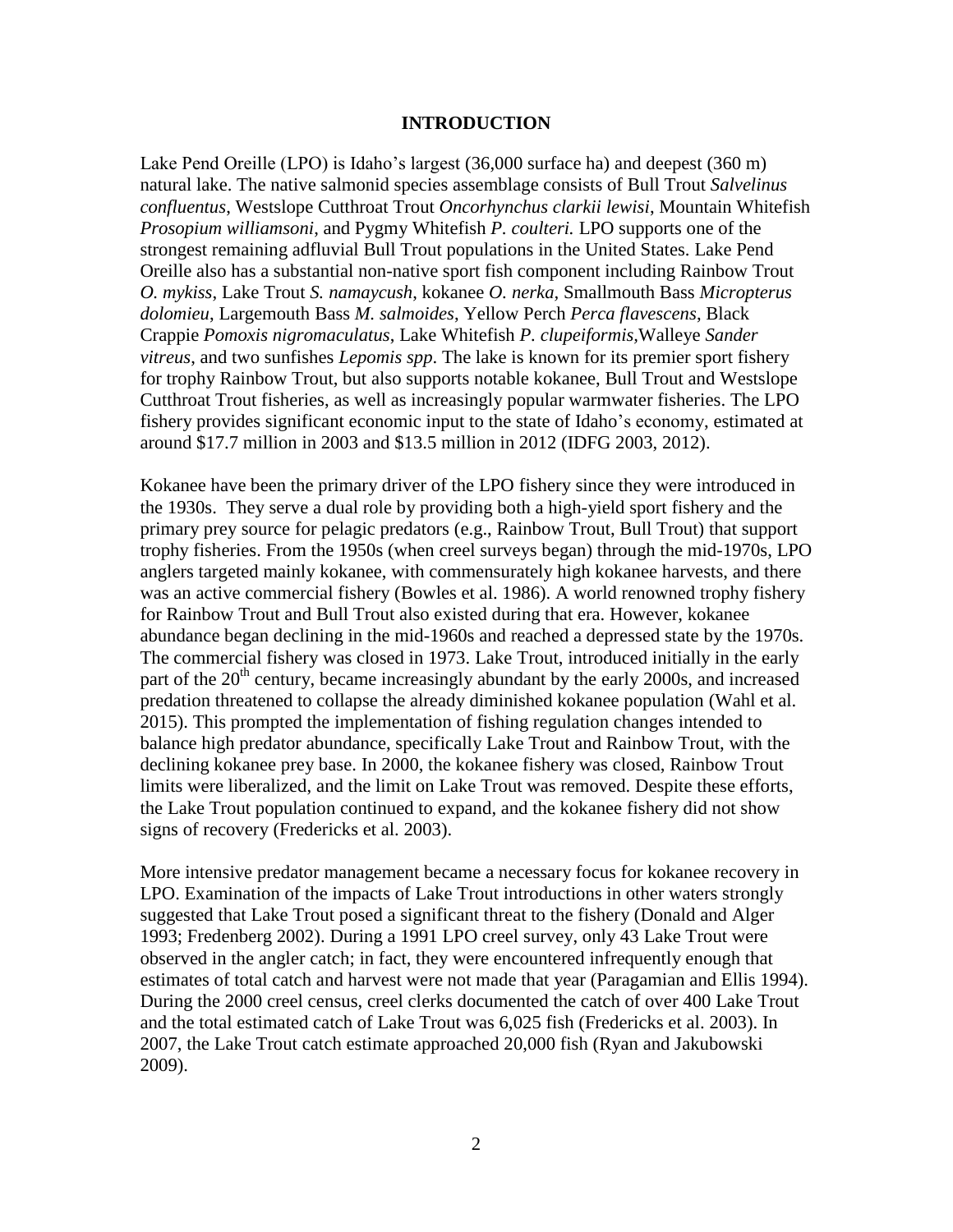Partially funded using Avista Clark Fork Settlement Agreement (CFSA) funds, a predator removal program was initiated in 2006 with the long-term goal of suppressing Lake Trout and the short-term goal of reducing Rainbow Trout abundance. The removal program had two components. First, an Angler Incentive Program (AIP) was implemented and incentivized harvest by paying anglers \$15 for every Lake Trout and Rainbow Trout harvested. The harvest incentive for Rainbow Trout was discontinued in 2013 in response to increased kokanee abundance and limited success by anglers to reduce the Rainbow Trout population (Wahl et al. 2015). However, angler harvest of Lake Trout was significant, and that program continues. The second component of the predator removal program was large-scale trap netting and gill netting to reduce Lake Trout abundance. Through 2015, over 82,000 Lake Trout have been removed by angling and over 107,000 Lake Trout have been removed by netting. Concurrently, kokanee abundance has increased substantially (Wahl et al. 2015). A kokanee harvest fishery was re-opened in 2013, and the daily bag limit was increased from 6 to 15 fish in early 2014.

Given the active management of LPO fish populations in recent years, it is important to understand how the fishery has responded to these actions. Additionally, introduced warmwater fish populations have continued to expand within the lake and their influence on the fishery warrants monitoring. Thus, our objective was to conduct a lake-wide creel survey on LPO to estimate angler effort, catch, and harvest of all species targeted by anglers. These data were used to describe the status of the fishery and evaluate trends relative to past surveys.

### **METHODS**

<span id="page-5-0"></span>An angler survey was conducted on LPO from March 16, 2014 - March 15, 2015. The angler survey was used to estimate angler effort, catch rates, and harvest. Survey results were used to describe trends in the fishery over time and the fishery response to management actions. Historical data were derived from various sources (Ellis and Bowler 1981, Bowles et al. 1986, Paragamian and Ellis 1994, Fredericks et al. 2003, Ryan and Jakubowski 2009), and these data were collected and analyzed using various methods and are probably not directly comparable for fine-scale comparisons. Regardless, large-scale comparisons of general trends are possible, realizing that limitations are inherent when comparing data collected over such a long period.

During the current sampling period, some special rules applied to the LPO fisheries. First, there was no limit on the number of rods a boat angler could use. There was no limit on Lake Trout and Northern Pike harvest, and there was no allowable harvest of Bull Trout and Westslope Cutthroat Trout. The bass limit was six fish daily, only two of which could be Largemouth Bass, and no Largemouth Bass could be less than 16 inches in length. The Rainbow Trout limit was 6, only one of which could be over 20 inches in length. The kokanee harvest limit was raised to from 6 to 15 fish on May 15, 2014 due to increased measured abundance.

The angler survey was completed using an aerial-access design (Robson and Jones 1989, Pollock et al. 1994). Angler counts were completed using randomly scheduled flights. A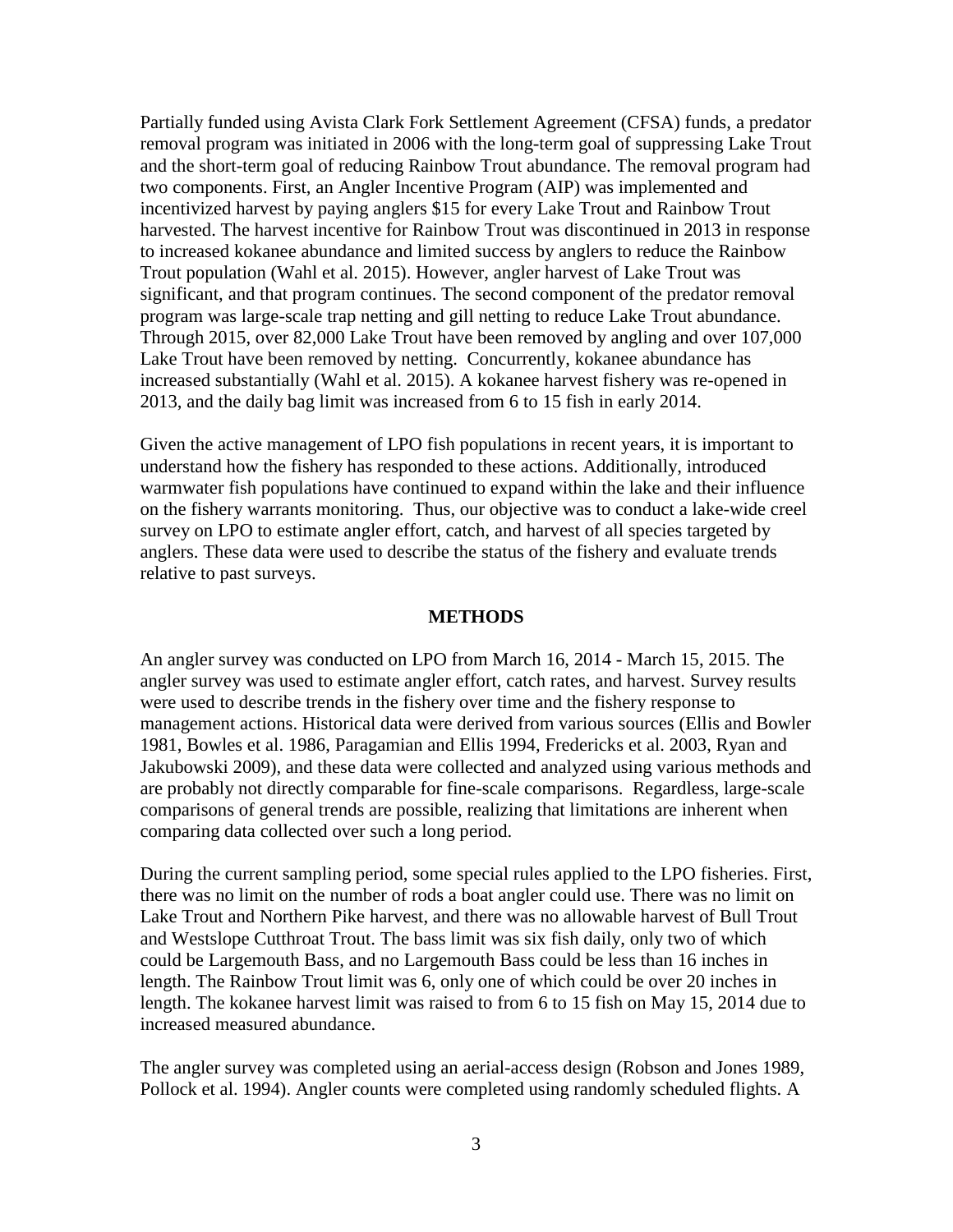12-month sampling year was divided into 26 two-week strata and each 2-week strata was then further stratified day type (weekend or weekday). Two weekend/holidays and two weekdays were randomly selected for aerial surveys within each strata. Two randomly selected times were chosen for flights on each selected day; one time was chosen in the morning and one in the afternoon. In the event bad weather prohibited a flight on a particular day or time, a second "makeup" flight was attempted on the next available day type (weekend/holiday or weekday) during the same interval and time as the original flight was scheduled.

All flights started at the same location (Long Bridge at Sandpoint; Figure 1). Although it was assumed that counts were "instantaneous", we attempted to avoid any potential counting bias by flying in one of two randomly determined directions; along the North and East shoreline of the lake or along the South and West shoreline. The flight route was a complete circle of the lake. Only boats actively angling were counted. We did not attempt to quantify shore- or ice-based angling activity as these represent minor components of the LPO fishery.

To provide estimates of effort, average daily boat count was first computed by averaging available boat count data by day type and strata. Average daily angler count was then computed by multiplying the average boat count by the corresponding average number of anglers per boat as summarized from angler interviews. Total daily effort was then estimated by multiplying average angler count by the average number of daylight hours in the sampling period (Pollock et al. 1994).

Two full-time creel clerks were employed during the survey period to collect catch and harvest information. Clerks were scheduled to work 8-hour days, except from May 11 to August 3, when they worked 10-hour days to better cover the longer summer daylight hours. Clerks were given randomly selected consecutive days off arranged such that at least one weekend day was sampled per week. Daylight hours (0.5 hour before sunrise to 0.5 hour after sunset) were split into two equal time periods (morning and afternoon), and one was randomly selected for sampling each day. Two days off were provided during weeks when clerks worked 8-hour shifts, while three days off were scheduled during weeks with 10-hour shifts.

Creel clerks divided effort geographically across the lake. One clerk surveyed the western and southern half of the lake (Garfield, Farragut, Bayview) and the other surveyed the northern half of the lake (Sandpoint, Hope marinas, Boat Basin, Johnson Creek, and Trestle Creek; Figure 1). Sampling effort was apportioned to sample the locations in proportion to apparent angler use. More effort was spent sampling high-use areas, and if there was little evidence of use (e.g. no boat trailers in the parking lot, etc.) then clerks moved on to the next location.

Creel questions were designed to determine if the trip was complete, how many angler hours were fished during each trip, party size (as the number of residents and nonresidents), number of rods fished, whether or not anglers were aware of the AIP, if anglers participated in the AIP, target species for the current trip, the number and species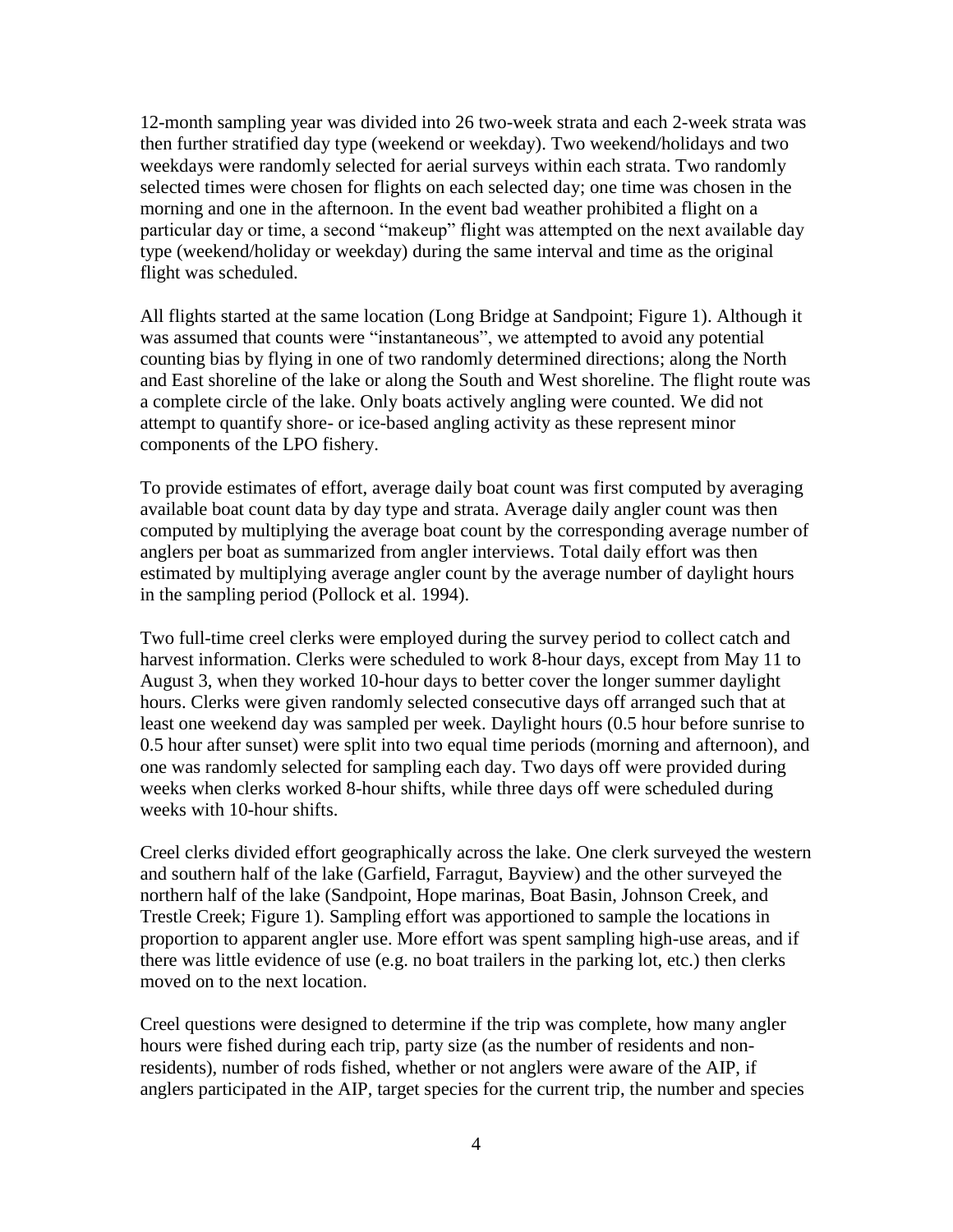caught, and the number and species harvested. Creel clerks measured total length (TL; mm) of harvested fish opportunistically as they were encountered.

Catch and harvest rates were reported as the number of fish caught and harvested per angler-hour for anglers targeting particular species or species groups (directed effort). Because all data were from completed trips, catch rates were calculated using a ratio of means estimator (Pollock et al. 1994). Mean daily catch rate was computed by averaging daily CPUE values across the days sampled. The total number of fish released, harvested or caught and associated 80% confidence intervals was derived by multiplying total fishing effort by the appropriate total rate estimator (harvest, release or catch), by strata, according to methods outlined in Pollock et al. (1994).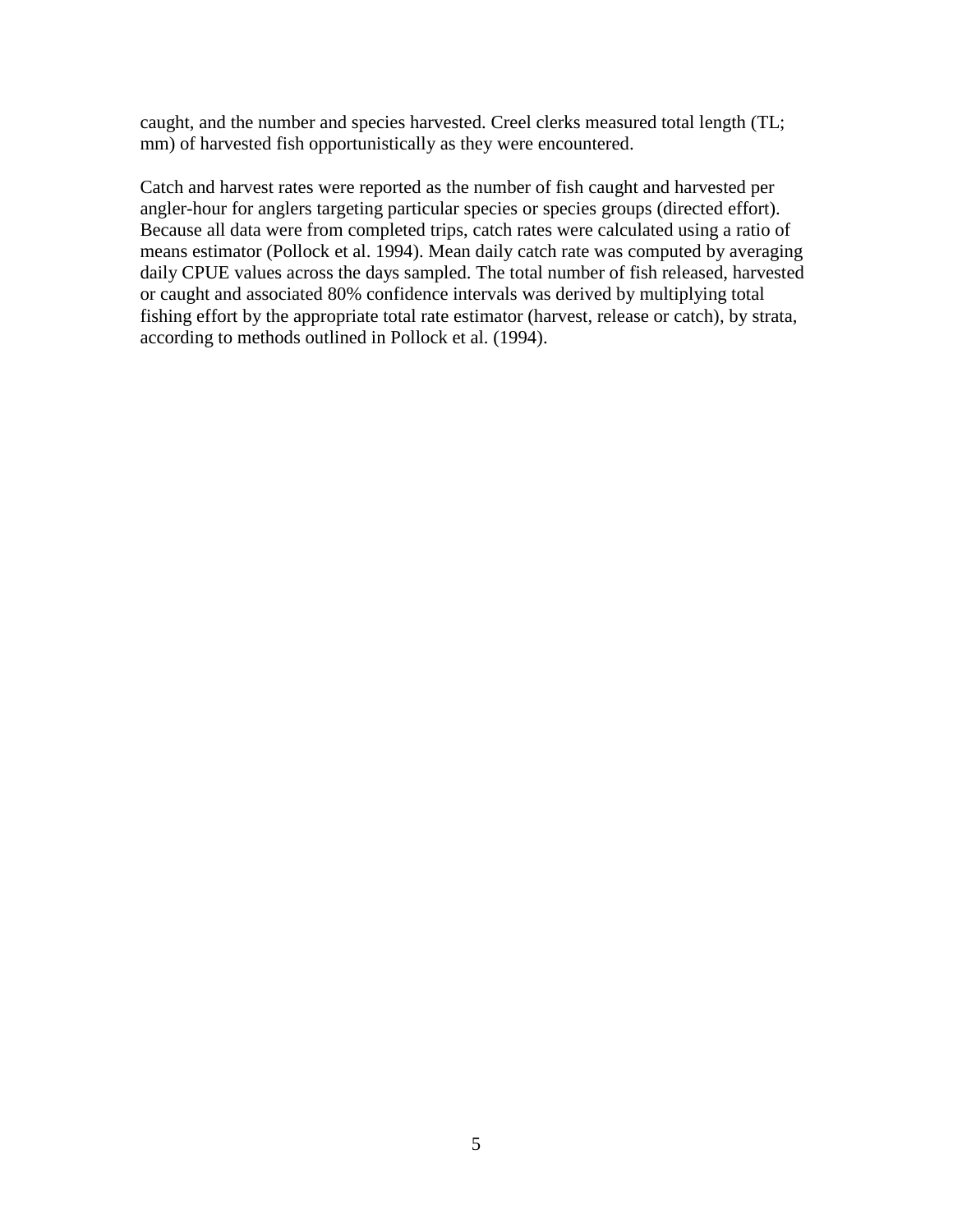

<span id="page-8-0"></span>FIGURE 1. Map of Lake Pend Oreille showing creel survey sampling locations.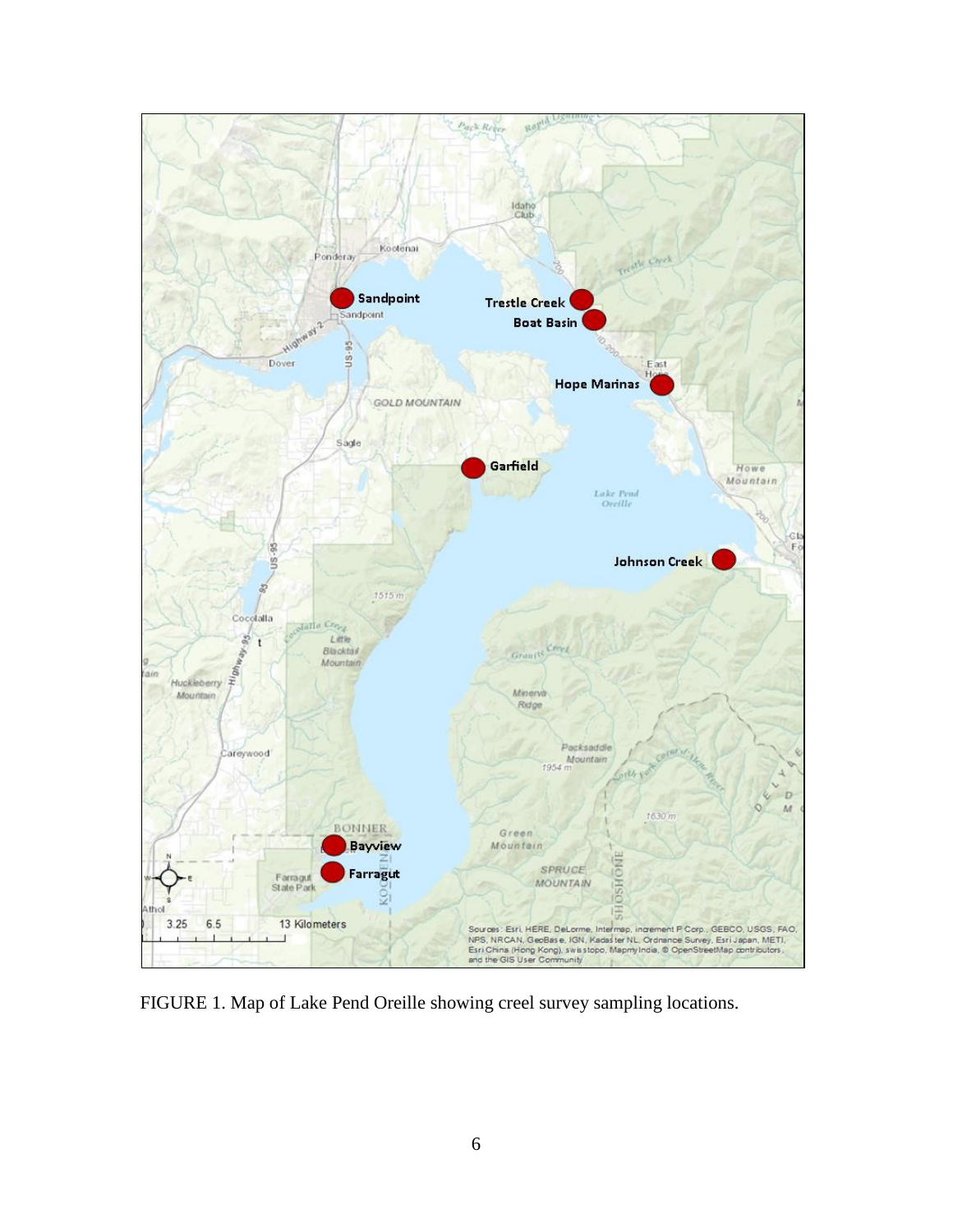#### **RESULTS**

<span id="page-9-0"></span>A total of 1,439 parties were interviewed between March 16, 2014 and March 15, 2015, each representing a completed trip. A total of 198 individual flights were made, with boat counts ranging from 0 to 111 boats actively fishing. Mean party size was 2.0 anglers per boat and mean completed trip length was 4.5 hours. Across all interviews, 90% of the anglers were aware of the AIP, but only 20% indicated that they had participated in the program. Of those that identified themselves as Lake Trout anglers, 97% were aware of the AIP, and 82% indicated that they had participated in the program. The majority (83%) of the 2,937 anglers interviewed were residents of the State of Idaho.

# <span id="page-9-1"></span>**EFFORT**

Total estimated angler effort during the surveyed period was 199,302 angler hours (Table 1; Figure 2). Observed angler effort was seasonally variable, with the highest effort occurring between April and October and peaking in July. Almost 80% of the effort was directed at either kokanee or Rainbow Trout. Approximately 11% of the total effort was directed at warmwater species (e.g., bass, Black Crappie, sunfish, Yellow Perch) and slightly over 9% was directed at Lake Trout. Less than 2% of the directed effort targeted Walleye, Brown Trout, whitefish, and Westslope Cutthroat Trout combined (Table 1; Figure 3).

|                    |              | Rainbow | Warmwater         | Lake   |              | <b>Brown</b> | Whitefish      | Westslope      |         |        |
|--------------------|--------------|---------|-------------------|--------|--------------|--------------|----------------|----------------|---------|--------|
| Month              | Kokanee      | Trout   | Fish <sup>2</sup> | Trout  | Walleye      | Trout        | sp.            | Cutthroat      | Total   | 80% CI |
| March <sup>1</sup> | 607          | 4,755   | 293               | 836    | 207          | 439          | 30             | $\Omega$       | 7,167   | 147    |
| April              | 301          | 9,354   | 502               | 959    | 45           | 28           | 68             | $\theta$       | 11,258  | 1,974  |
| May                | 5,680        | 17,024  | 1,118             | 1,571  | 211          | $\Omega$     | 47             | $\Omega$       | 25,651  | 821    |
| June               | 14,174       | 6,080   | 4,729             | 4,781  | 312          | $\theta$     | $\overline{0}$ | $\Omega$       | 30,076  | 7,738  |
| July               | 19,375       | 9,667   | 3,108             | 3,440  | 161          | $\Omega$     | $\theta$       | $\theta$       | 35,751  | 3,478  |
| August             | 17,186       | 3,201   | 5,910             | 2,205  | $\mathbf{0}$ | $\Omega$     | 53             | $\Omega$       | 28,555  | 2,594  |
| September          | 16,410       | 5,512   | 3,526             | 2,133  | $\mathbf{0}$ | 47           | $\overline{0}$ | $\Omega$       | 27,628  | 3,183  |
| October            | 5,003        | 8,289   | 1,796             | 589    | 33           | $\Omega$     | $\theta$       | 58             | 15,768  | 1,413  |
| November           | 166          | 7,262   | 886               | 555    | $\mathbf{0}$ | $\Omega$     | $\mathbf{0}$   | $\Omega$       | 8,869   | 1,306  |
| December           | $\mathbf{0}$ | 4,975   | 83                | 285    | $\mathbf{0}$ | 55           | 64             | $\Omega$       | 5,462   | 1,552  |
| January            | 120          | 924     | 18                | 296    | 90           | 138          | 30             | $\Omega$       | 1,616   | 254    |
| February           | 106          | 669     | 11                | 591    | 16           | 53           | 56             | $\overline{0}$ | 1,502   | 203    |
|                    |              |         |                   |        |              |              |                |                |         |        |
| Total              | 79,128       | 77,712  | 21,980            | 18,241 | 1,075        | 760          | 348            | 58             | 199,302 | 9,949  |
| 80% CI             | 5,975        | 4,476   | 2,813             | 2,568  | 538          | 292          | 245            | 8              | 9,949   |        |
| $\%$               | 39.7         | 39.0    | 11.0              | 9.2    | 0.5          | 0.4          | 0.2            | 0.0            | 100.0   |        |

<span id="page-9-2"></span>TABLE 1. Estimate of directed fishing effort (angler hrs.) in Lake Pend Oreille by species and month from March 16, 2014-March 15, 2015.

<sup>1</sup> March summaries are derived from data collected March 16-30, 2014 and March 1-15, 2015.

<sup>2</sup> Includes both bass species, Black Crappie, sunfish, and Yellow Perch.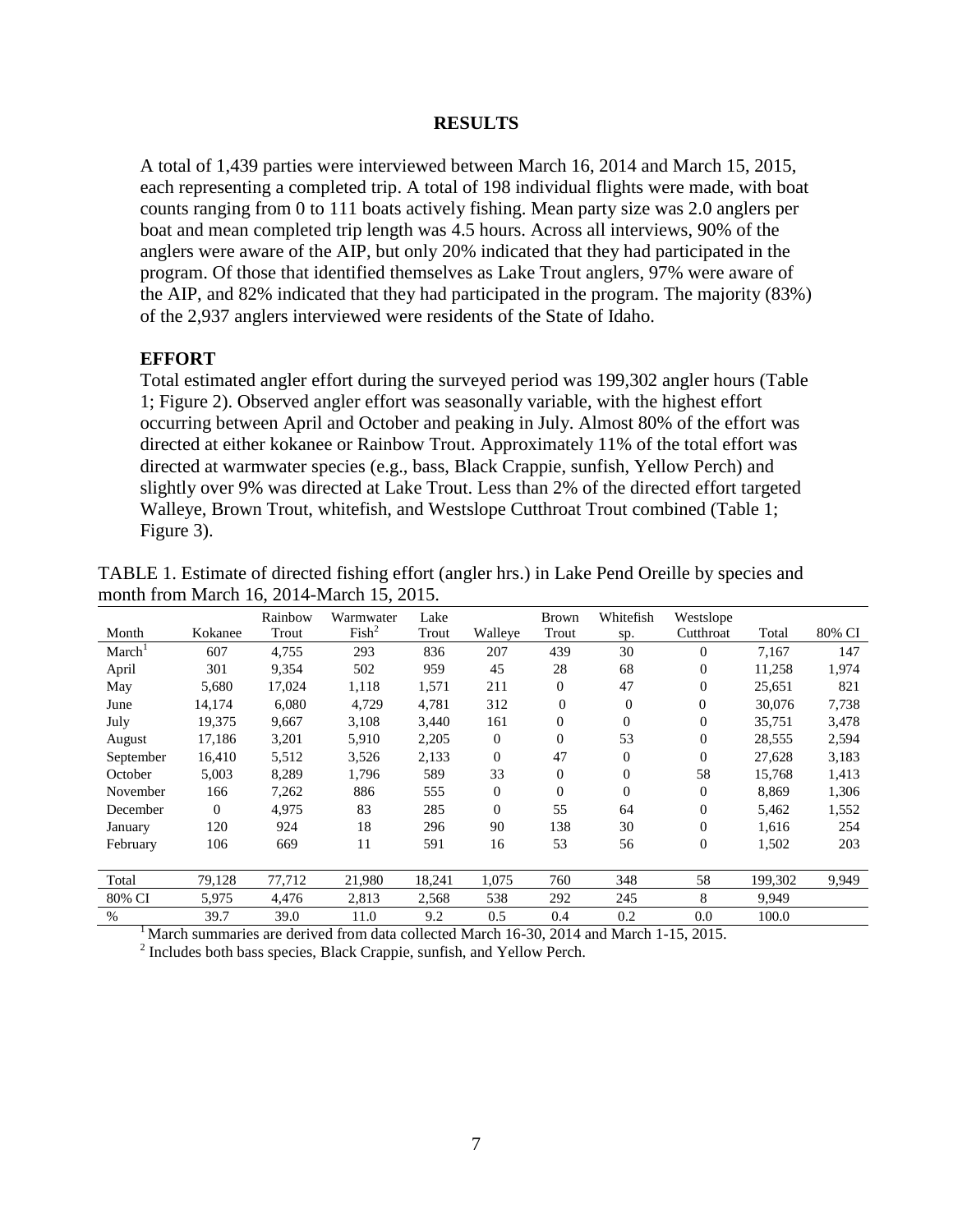

<span id="page-10-0"></span>FIGURE 2. Total annual estimates of fishing effort (angler hrs.) in Lake Pend Oreille for years when surveys were conducted from 1951-2014. Historical data were taken from Ellis and Bowler (1981), Bowles et al. (1986), Paragamian and Ellis (1994), Fredericks et al. (2003) and Ryan and Jakubowski (2009). Note that years are not to scale on the x-axis after 1980.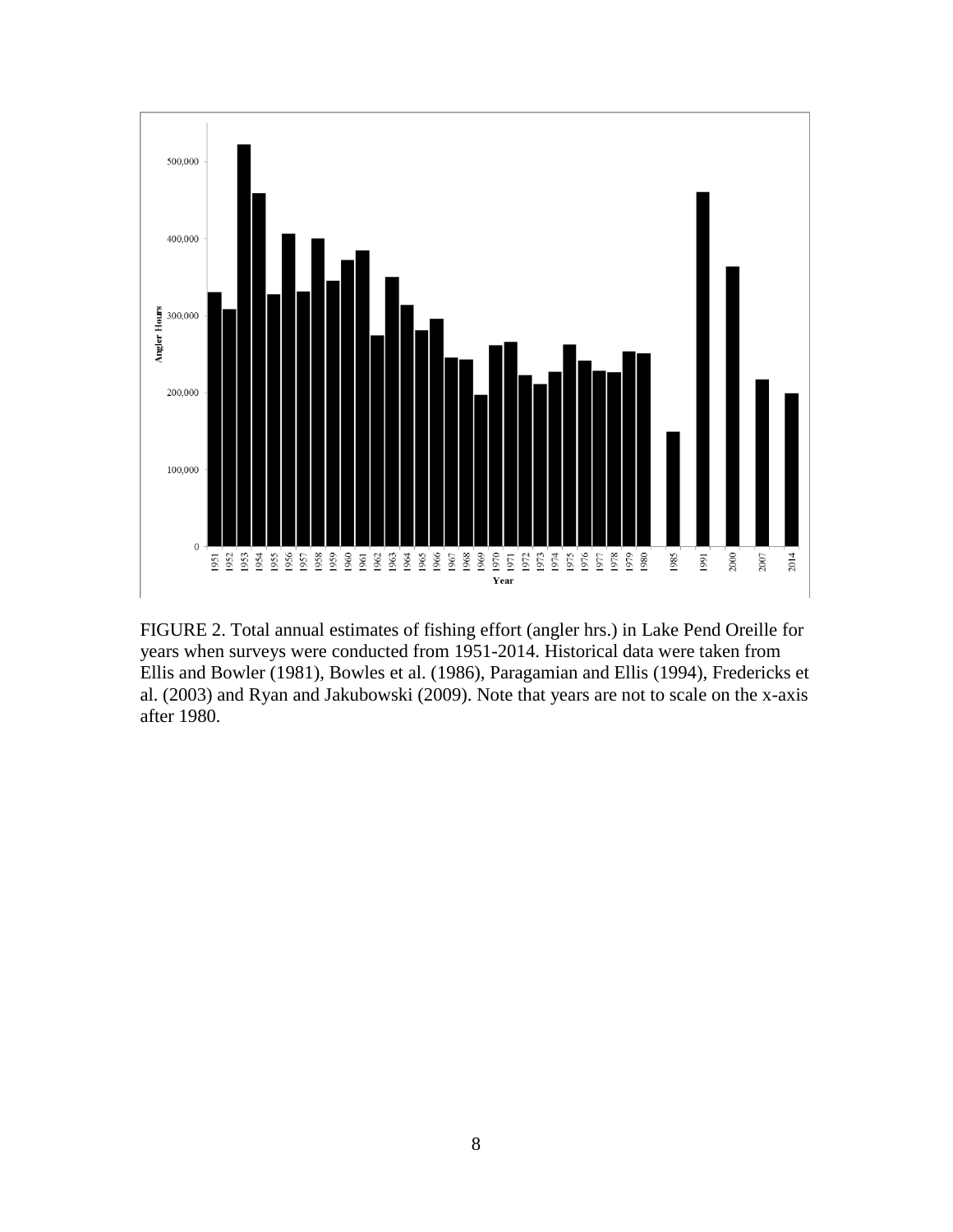

<span id="page-11-0"></span>FIGURE 3. Total estimated fishing effort (angler hrs.) for Lake Pend Oreille, by target species and year when surveys were conducted from 1960 through 2014. Historical data were taken from Ellis and Bowler (1981), Bowles et al. (1986), Paragamian and Ellis (1994), Fredericks et al. (2003) and Ryan and Jakubowski (2009). Note that effort was not broken out by species during the 2007 survey and that years are not to scale on the xaxis after 1980.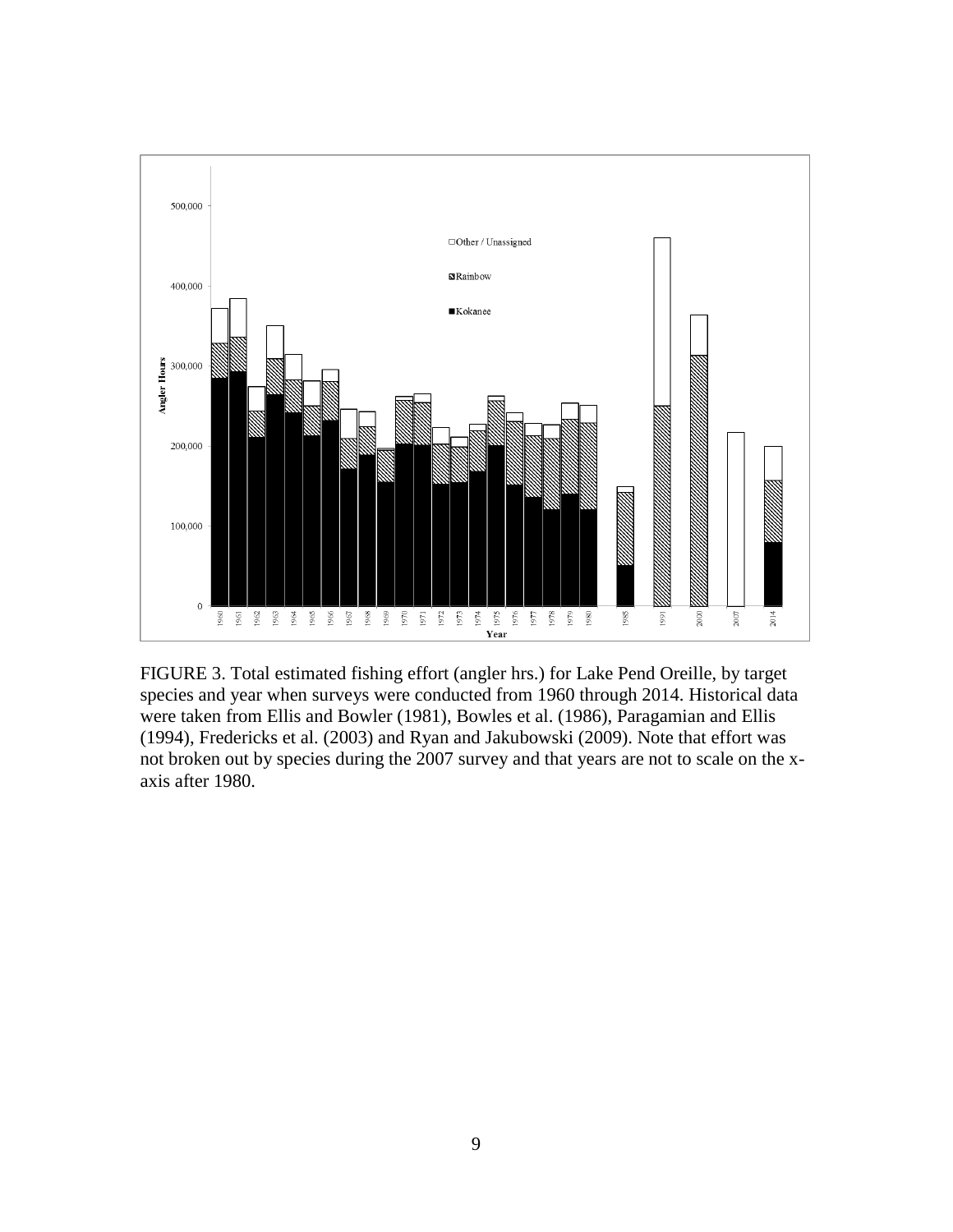Overall, angling parties used an average of 3.8 rods per boat, or 1.9 rods per angler in 2014. However, broken down by target species, Rainbow Trout anglers were the only angler group that, on average, utilized more than two rods per angler (Table 2).

| <b>Target Species</b>       | Anglers/boat | Rods/boat | Rods/Angler |  |  |
|-----------------------------|--------------|-----------|-------------|--|--|
| Kokanee                     | 2.1          | 2.6       | 1.3         |  |  |
| <b>Rainbow Trout</b>        | 2.1          | 5.8       | 3.2         |  |  |
| Warmwater Fish <sup>2</sup> | 17           | 1.8       | 11          |  |  |
| Lake Trout                  | 18           | 77        |             |  |  |

<span id="page-12-1"></span>TABLE 2. Average number of anglers per boat, rods per boat, and rods per angler, by target species, 2014.

 $2$  Includes both bass species, Black Crappie, sunfish, and Yellow Perch.

# <span id="page-12-0"></span>**CATCH**

Kokanee were the most commonly caught species. Over 236,000 fish of all species were estimated to be caught during the survey period, with over 170,000 (73.2 %) being kokanee (Table 3). The 2014 kokanee catch, which was the first harvest estimate since the closure prior to the 2000 season, most closely resembled the kokanee catch during the late-1970s and was substantially lower than catches documented in the 1950s (Figure 4). Almost 90% of the kokanee caught were harvested (Table 3). Smallmouth Bass were the second most commonly caught species in 2014 (33,000). The number of Smallmouth Bass caught was negligible as recently as 2000 (Figure 5). In contrast to kokanee, the majority (89%) of Smallmouth Bass caught was released (Table 1). Almost 15,000 Rainbow Trout were caught, which was the third highest estimated catch on record (Figure 6); over half of these fish were released (Table 3). Over 4,000 Lake Trout were caught in 2014, which was 80% lower than was estimated in 2007. Approximately 2,000 Westslope Cutthroat Trout were caught, which was similar to catches documented since about 1960. Bull Trout total catch was estimated at about 3,000 fish, which was also similar to historical catches (Figure 5). All other species were estimated to comprise less than one percent of the catch, and due to low sample sizes, there was low confidence in the accuracy of our point estimates as evidenced by the fact that the 80% confidence intervals included zero (Table 3).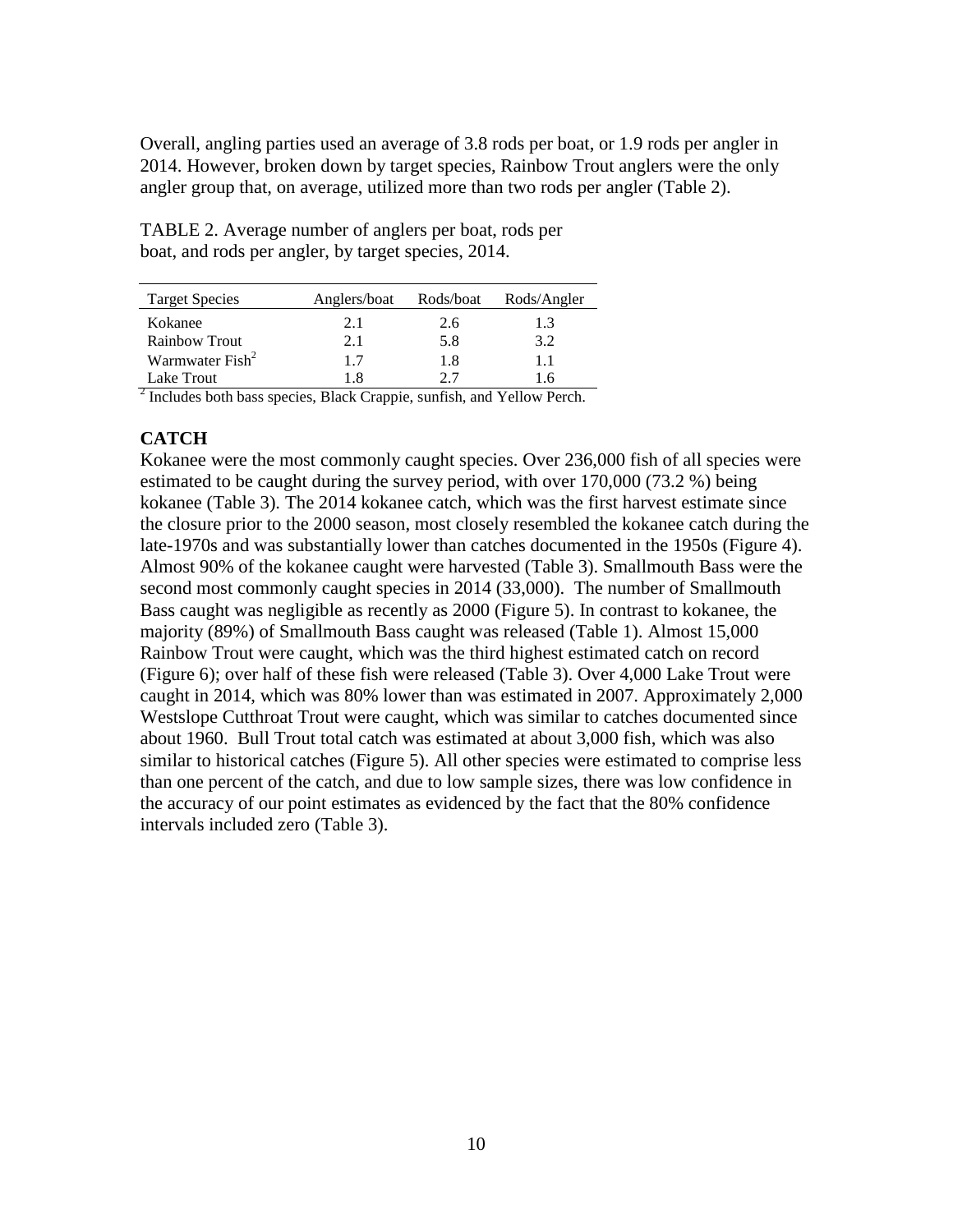|                            | No.       | No.      | Total   | 80%    | $\%$      | $%$ of |
|----------------------------|-----------|----------|---------|--------|-----------|--------|
| <b>Species</b>             | Harvested | Released | Catch   | CI     | Harvested | Catch  |
| Kokanee                    | 154,978   | 18,099   | 173,077 | 20,202 | 89.5      | 73.2   |
| <b>Smallmouth Bass</b>     | 3,788     | 29,366   | 33,154  | 5,681  | 11.4      | 14.0   |
| <b>Rainbow Trout</b>       | 5,666     | 9,184    | 14,850  | 3,276  | 38.2      | 6.3    |
| Lake Trout                 | 3,854     | 323      | 4,177   | 3,939  | 92.3      | 1.8    |
| <b>Bull Trout</b>          | 28        | 3,154    | 3,182   | 2,061  | 0.9       | 1.3    |
| Northern Pikeminnow        | 106       | 2,108    | 2,214   | 2,573  | 4.8       | $<$ 1  |
| Yellow Perch               | 142       | 1,771    | 1,913   | 3,103  | 7.4       | $<$ 1  |
| <b>Westslope Cutthroat</b> | $\theta$  | 1,912    | 1,912   | 1,171  | 0.0       | $<$ 1  |
| Largemouth Bass            | $\theta$  | 703      | 703     | 2,095  | 0.0       | $<$ 1  |
| Whitefish sp.              | 54        | 330      | 384     | 1,728  | 14.1      | $<$ 1  |
| <b>Brown Trout</b>         | 232       | 76       | 308     | 1,354  | 75.3      | $<$ 1  |
| Walleye                    | 67        | 89       | 156     | 1,574  | 42.9      | $<$ 1  |
| Cutthroat/Rainbow          |           |          |         |        |           |        |
| Hybrids                    | 9         | 138      | 147     | 1,171  | 6.1       | $<$ 1  |
| Peamouth                   | 25        | 78       | 103     | 1,108  | 24.3      | $<$ 1  |
| Crappie                    | 28        | 26       | 54      | 1,283  | 51.9      | $<$ 1  |
| Sucker sp.                 | $\theta$  | 46       | 46      | 840    | 0.0       | $<$ 1  |
| Northern Pike              | 39        | $\theta$ | 39      | 115    | 100.0     | $<$ 1  |
| Total                      | 169,016   | 67,403   | 236,419 |        | 71.5      | 100    |

<span id="page-13-0"></span>TABLE 3. Estimate of total catch in LPO by species from March 16, 2014 - March 15, 2015.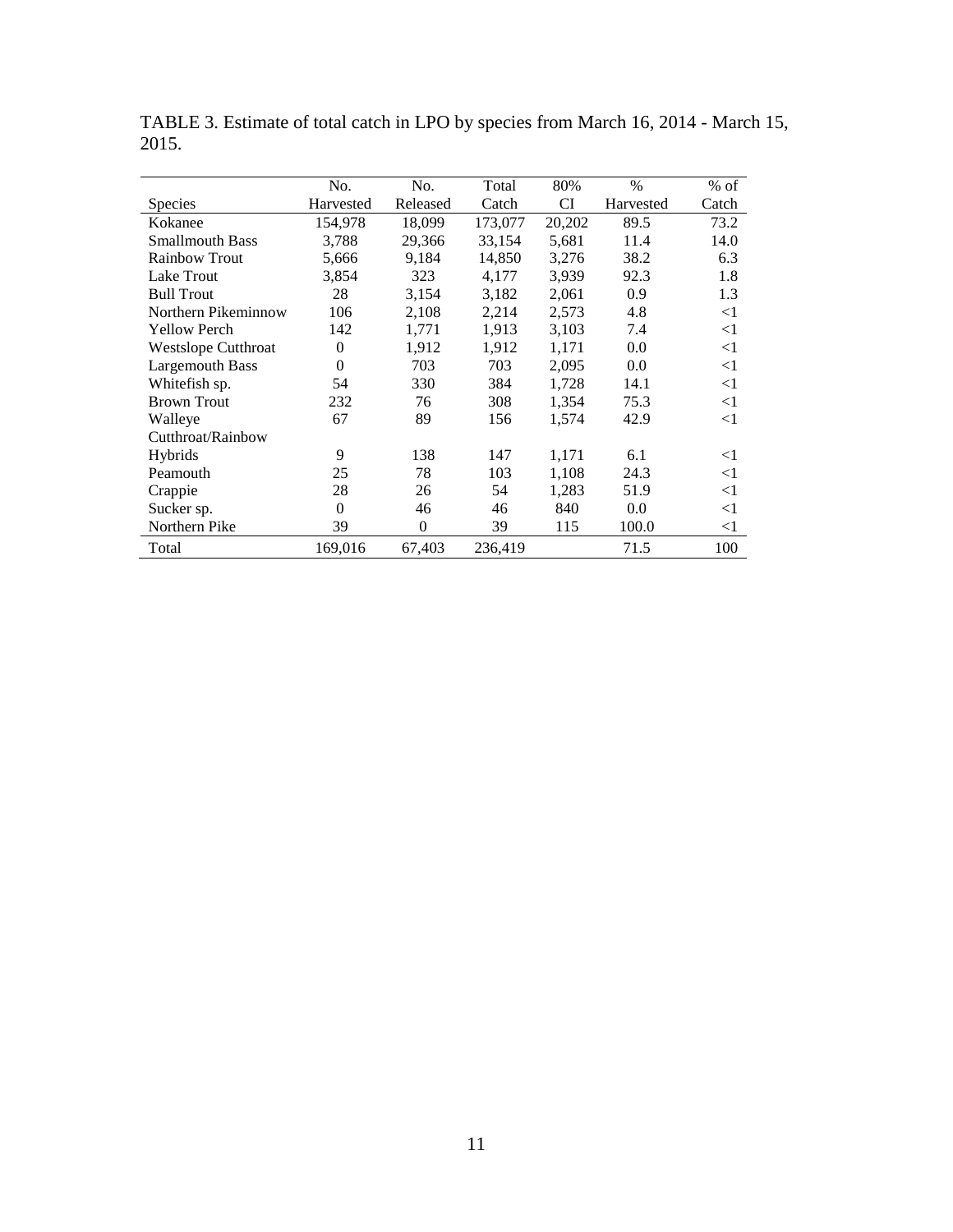

<span id="page-14-0"></span>FIGURE 4. Total estimates of kokanee catch in Lake Pend Oreille for years when surveys were conducted from 1951 through 2014. Historical data were taken from Ellis and Bowler (1981), Bowles et al. (1986), Paragamian and Ellis (1994), Fredericks et al. (2003) and Ryan and Jakubowski (2009). Note that years are not to scale on the x-axis after 1980.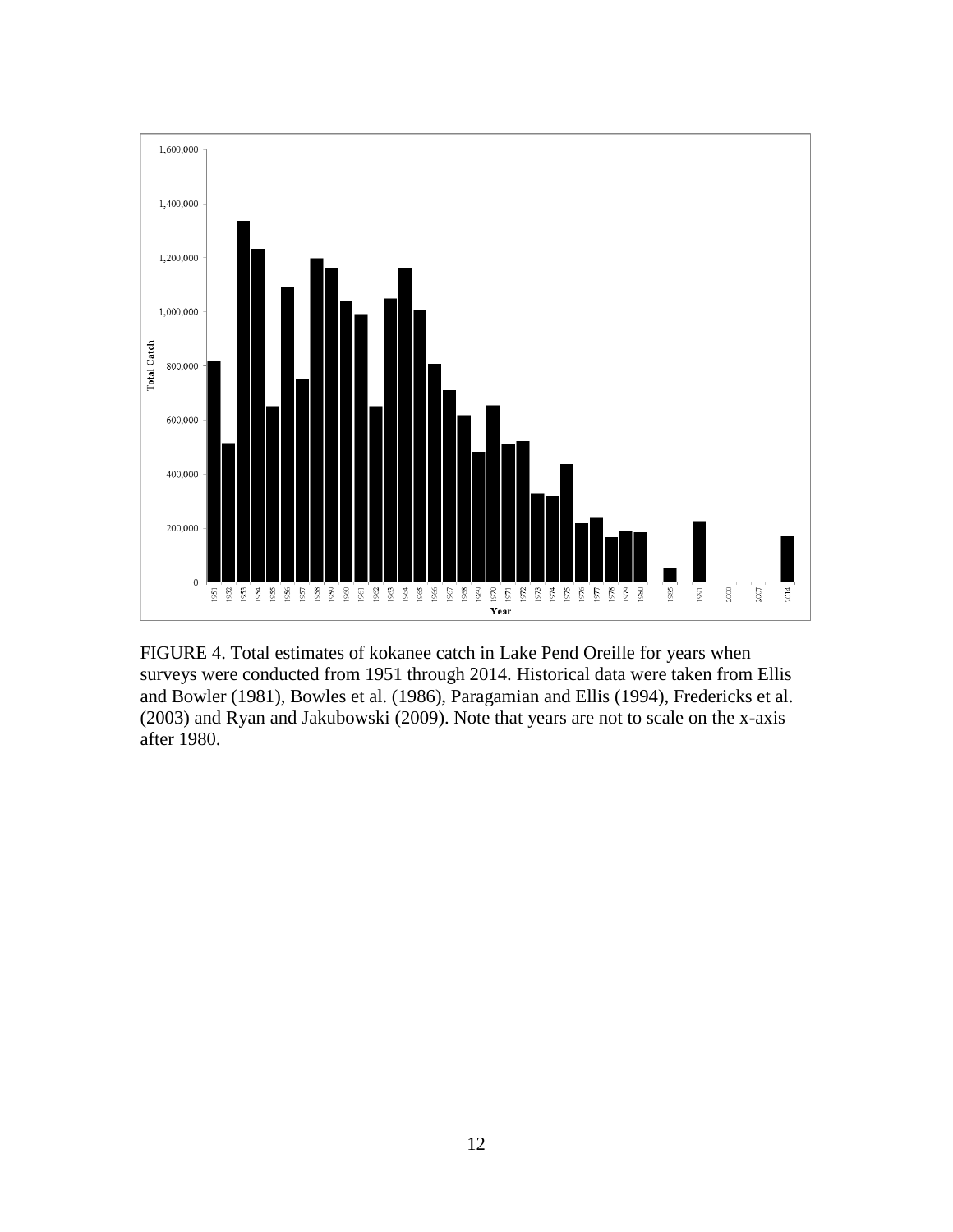

<span id="page-15-0"></span>FIGURE 5. Total estimated Smallmouth Bass, Lake Trout, Westslope Cutthroat Trout, and Bull Trout catch in Lake Pend Oreille for years when surveys were conducted from 1951 through 2014. Historical data were taken from Ellis and Bowler (1981), Bowles et al. (1986), Paragamian and Ellis (1994), Fredericks et al. (2003) and Ryan and Jakubowski (2009). Note that years are not to scale on the x-axis after 1980.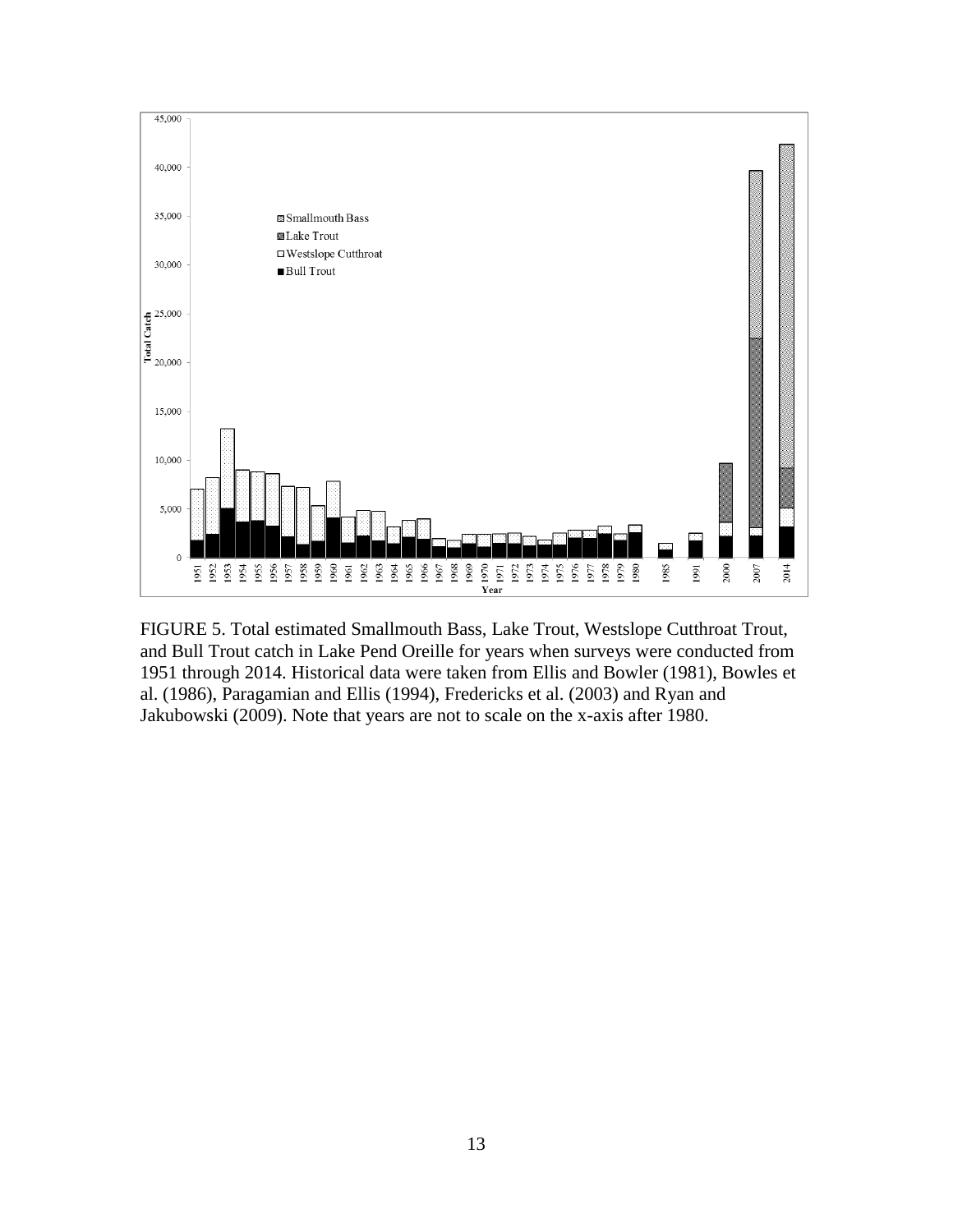

<span id="page-16-0"></span>FIGURE 6. Total estimated Rainbow Trout catch in Lake Pend Oreille for years when surveys were conducted from 1951 through 2014. Historical data were taken from Ellis and Bowler (1981), Bowles et al. (1986), Paragamian and Ellis (1994), Fredericks et al. (2003) and Ryan and Jakubowski (2009). Note that years are not to scale on the x-axis after 1980.

The majority of all fish were caught between May and October (Table 4). Most kokanee were caught in July and September, while most Smallmouth Bass were caught in June, July, and August. The highest monthly catches of Rainbow Trout occurred in May, July, and October. Both Lake Trout and Bull Trout had peak monthly catches that occurred in July.

Overall, directed catch rates (fish caught/hour) were highest for kokanee (4.1/hr) and warmwater fish (1.9/hr; Table 5). Catch rates for all species were seasonally variable, with catch rates for coldwater species generally being higher in spring and fall and catch rates for warmwater fish being greater during July, August, and September.

Length measurements of harvested fish were taken from 443 kokanee, 89 Rainbow Trout, 35 Lake Trout, and 29 Smallmouth Bass (Figure 7). Kokanee averaged 247 mm (10 inches) in length. The majority of the Rainbow Trout measured were 350-450 mm (14 to 18 inches); although seven fish over 650 mm (25 inches) were measured. Measured Lake Trout ranged from 365 to 940 mm (14 to 37 inches) and Smallmouth Bass ranged from 293 to 457 mm (12 to 18 inches).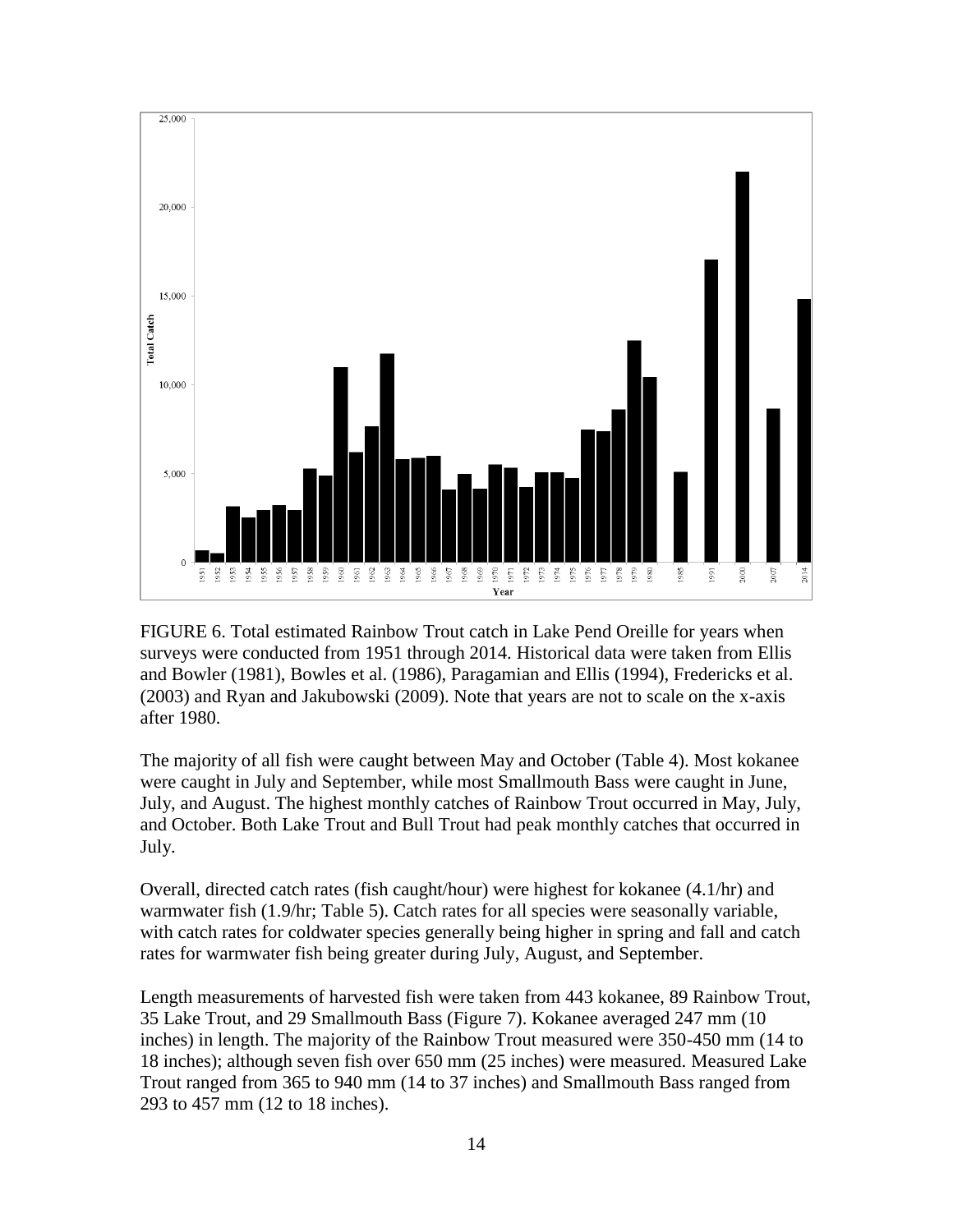| Month                            | March    | April        | May      | June     | July     | August   | September | October | November | December | January  | February | Total   | 80% CI |
|----------------------------------|----------|--------------|----------|----------|----------|----------|-----------|---------|----------|----------|----------|----------|---------|--------|
| Kokanee                          | $\Omega$ | 188          | 15,854   | 28,544   | 47,657   | 21,903   | 39,654    | 19,013  | 249      | 9        | $\theta$ | 6.       | 173,077 | 20,202 |
| <b>Smallmouth Bass</b>           | 24       | 204          | 611      | 6,199    | 7.407    | 9,754    | 5,511     | 2,765   | 679      | $\Omega$ |          |          | 33,154  | 5,681  |
| Rainbow Trout                    | 488      | 1,115        | 3,141    | 1,134    | 2,815    | 406      | 1,506     | 2,298   | 1,368    | 460      | 39       | 80       | 14,850  | 3,276  |
| Lake Trout                       | 26       | 127          | 751      | 875      | 1,389    | 138      | 412       | 121     | 155      | 88       | 59       | 36       | 4,177   | 3,939  |
| <b>Bull Trout</b>                | 48       | 58           | 479      | 650      | 1,338    | 128      | 203       | 89      | 110      | 45       |          |          | 3,182   | 2,061  |
| Northern Pikeminnow              | 8        | 44           | 565      | 855      | 492      | 179      | 43        |         |          |          |          |          | 2,214   | 2,573  |
| <b>Yellow Perch</b>              |          | $\Omega$     | 120      | 233      | $\Omega$ | 460      | 1,091     |         |          |          |          |          | 1,913   | 3,103  |
| <b>Westslope Cutthroat Trout</b> | 88       | 49           | 320      | 466      | 236      | 102      | 181       | 268     | 132      |          |          | 34       | 1,912   | 1,171  |
| <b>Largemouth Bass</b>           |          | $\mathbf{0}$ | $\Omega$ | 194      | 236      | 51       |           | 89      | 88       | 45       |          |          | 703     | 2,095  |
| Whitefish                        |          | 10           | 25       | 117      | 226      |          |           |         |          |          |          |          | 384     | 1,728  |
| <b>Brown Trout</b>               | 78       |              | 121      | 28       | $\Omega$ |          |           |         | 16       | 18       | 30       |          | 308     | 1,354  |
| Walleye                          |          | 14           | 65       | 28       |          | 26       | 23        |         |          |          |          |          | 156     | 1,574  |
| Cutthroat/Rainbow Hybrids        | 33       | 15           | 60       | $\Omega$ | 39       |          |           |         |          |          |          |          | 147     | 1,171  |
| Peamouth                         |          | 0            | 25       | 78       |          |          |           |         |          |          |          |          | 103     | 1,108  |
| Crappie                          |          | 0            | $\Omega$ | 28       |          | 26       |           |         |          |          |          |          | 54      | 1,283  |
| Sucker Sp.                       |          |              | 20       |          |          | 26       |           |         |          |          |          |          | 46      | 840    |
| Northern Pike                    |          | ∩            | $\Omega$ |          |          | $\Omega$ |           |         |          | 15       | 10       |          | 39      | 115    |
| Total                            | 802      | 1,829        | 22,157   | 39,429   | 61,835   | 33,199   | 48,624    | 24,652  | 2,813    | 707      | 181      | 191      | 236,419 |        |

TABLE 4. Estimate of total catch in Lake Pend Oreille by species and month from March 16, 2014-March 15, 2015.

<span id="page-17-0"></span><sup>1</sup> March summaries are derived from data collected March 16-30, 2014 and March 1-15, 2015.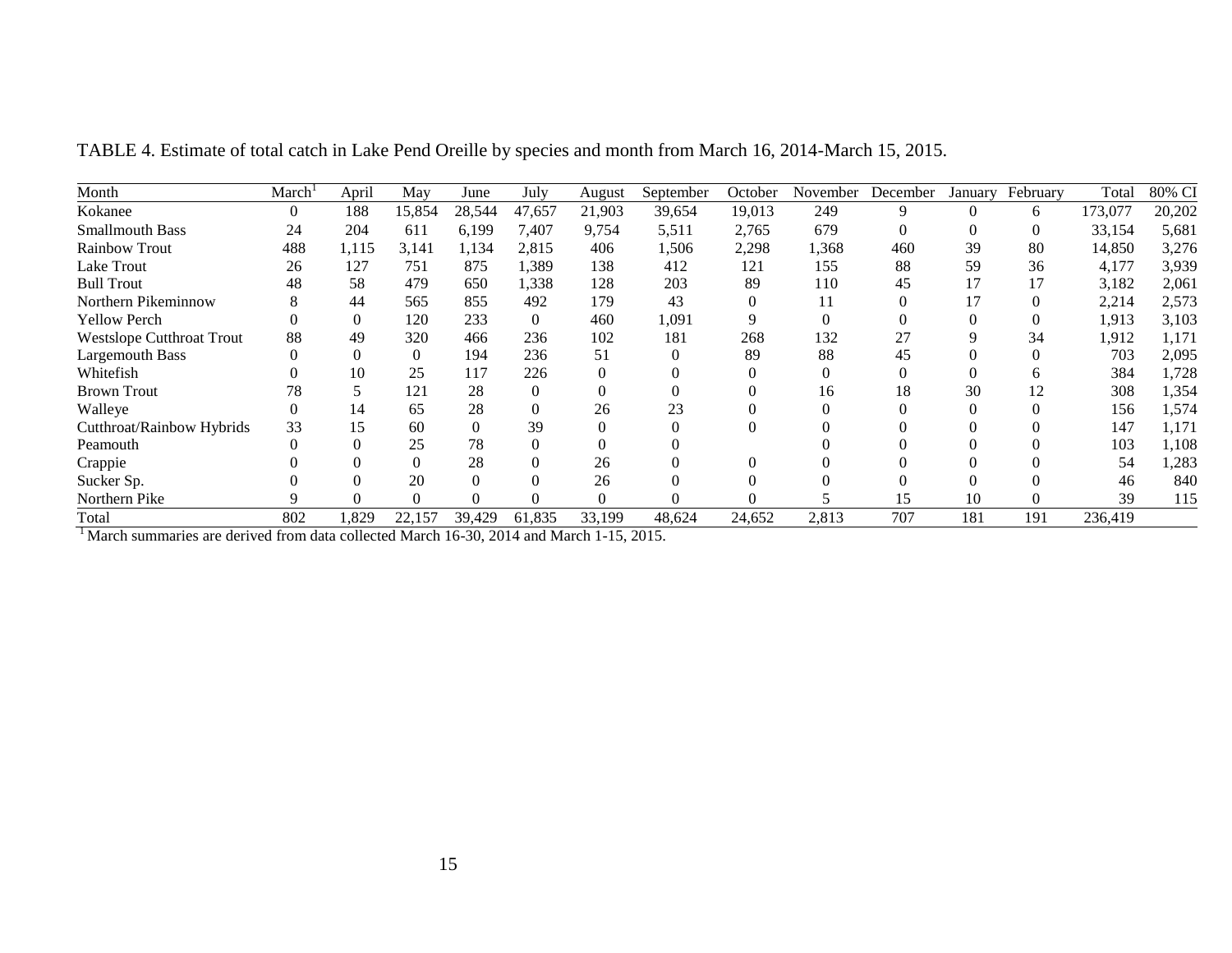|                    |         | Warmwater         | Westslope | Lake  | Rainbow |         | <b>Brown</b> | Whitefish |
|--------------------|---------|-------------------|-----------|-------|---------|---------|--------------|-----------|
| Month              | Kokanee | Fish <sup>2</sup> | Cutthroat | Trout | Trout   | Walleye | Trout        | sp.       |
| March <sup>1</sup> | 0.00    | 0.27              |           | 0.11  | 0.19    | 0.06    | 0.37         | 0.00      |
| April              | 0.43    | 0.36              |           | 0.07  | 0.28    | 0.27    | 0.00         | 0.00      |
| May                | 4.01    | 0.54              |           | 0.50  | 0.37    | 0.79    |              | 0.00      |
| June               | 4.11    | 1.76              |           | 0.37  | 0.59    | 0.50    |              |           |
| July               | 4.71    | 2.03              |           | 1.00  | 1.11    | 0.25    |              |           |
| August             | 2.89    | 2.35              |           | 0.44  | 0.20    |         |              | 0.00      |
| September          | 4.06    | 2.44              |           | 0.23  | 0.42    |         | 0.00         |           |
| October            | 6.58    | 0.22              | 0.83      | 0.22  | 0.44    | 0.00    |              |           |
| November           | 0.72    | 0.87              |           | 0.38  | 0.32    |         |              |           |
| December           |         | 1.00              |           | 0.63  | 0.17    |         | 0.00         | 0.00      |
| January            | 0.00    | 0.00              |           | 0.14  | 0.07    | 0.08    | 0.17         | 0.00      |
| February           | 0.00    | 0.00              |           | 0.27  | 0.10    | 0.00    | 0.45         | 0.00      |
|                    |         |                   |           |       |         |         |              |           |
| Overall            | 4.07    | 1.92              | 0.83      | 0.46  | 0.44    | 0.37    | 0.28         | 0.00      |
| 80% CI             | 0.15    | 0.30              | 0.26      | 0.60  | 0.46    | 1.41    | 0.72         |           |

<span id="page-18-0"></span>TABLE 5. Estimate of targeted catch rates (fish/angler hr) in Lake Pend Oreille by species and month from March 16, 2014-March 15, 2015.

<sup>1</sup> March summaries are derived from data collected March 16-30, 2014 and March 1-15, 2015.<br><sup>2</sup> Includes both bass species, Black Crappie, sunfishes, and Yellow Perch.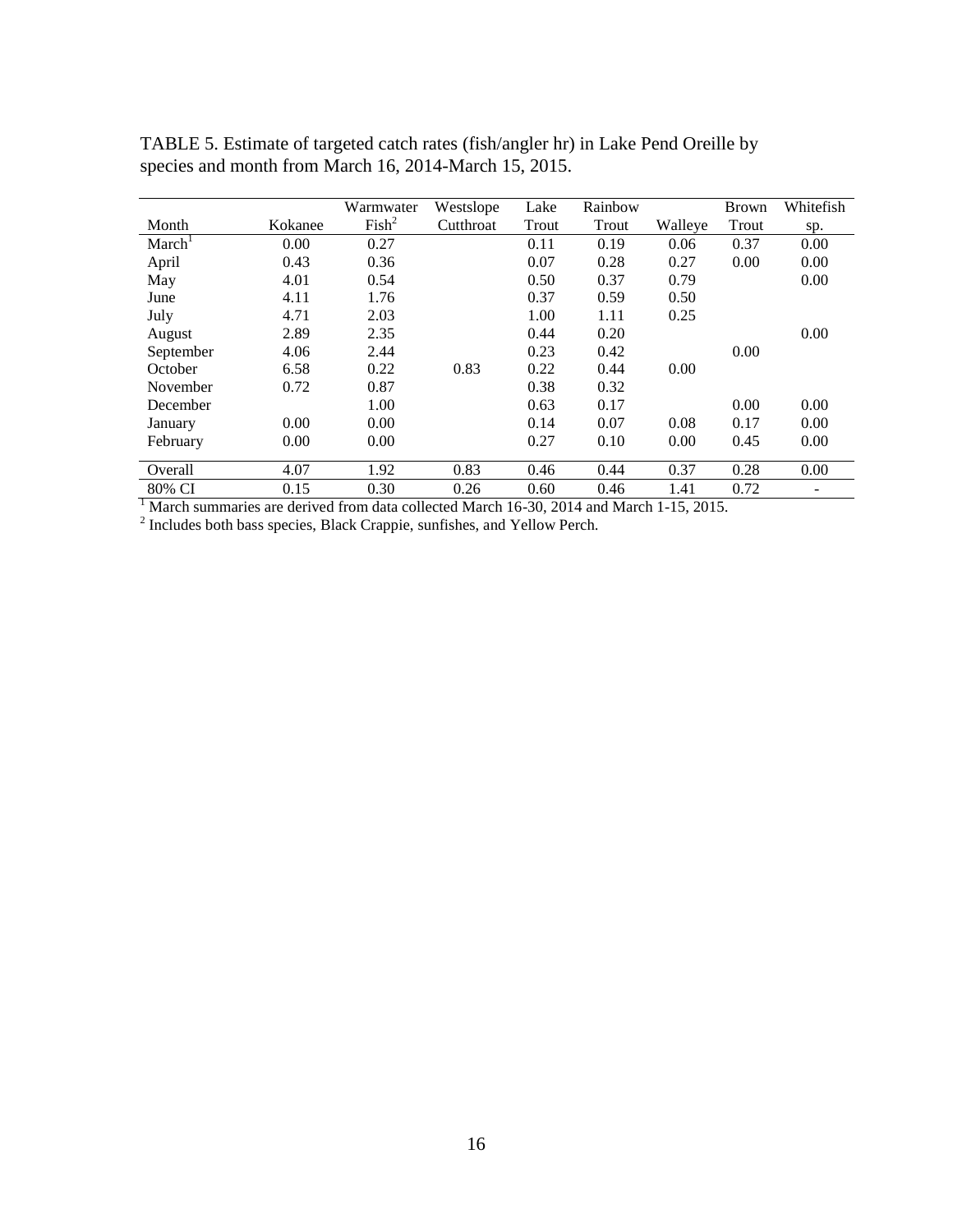

<span id="page-19-0"></span>FIGURE 7. Length-frequency histograms for all kokanee, Rainbow Trout, Lake Trout, and Smallmouth Bass measured by creel clerks from LPO during March 16, 2014-March 15, 2015.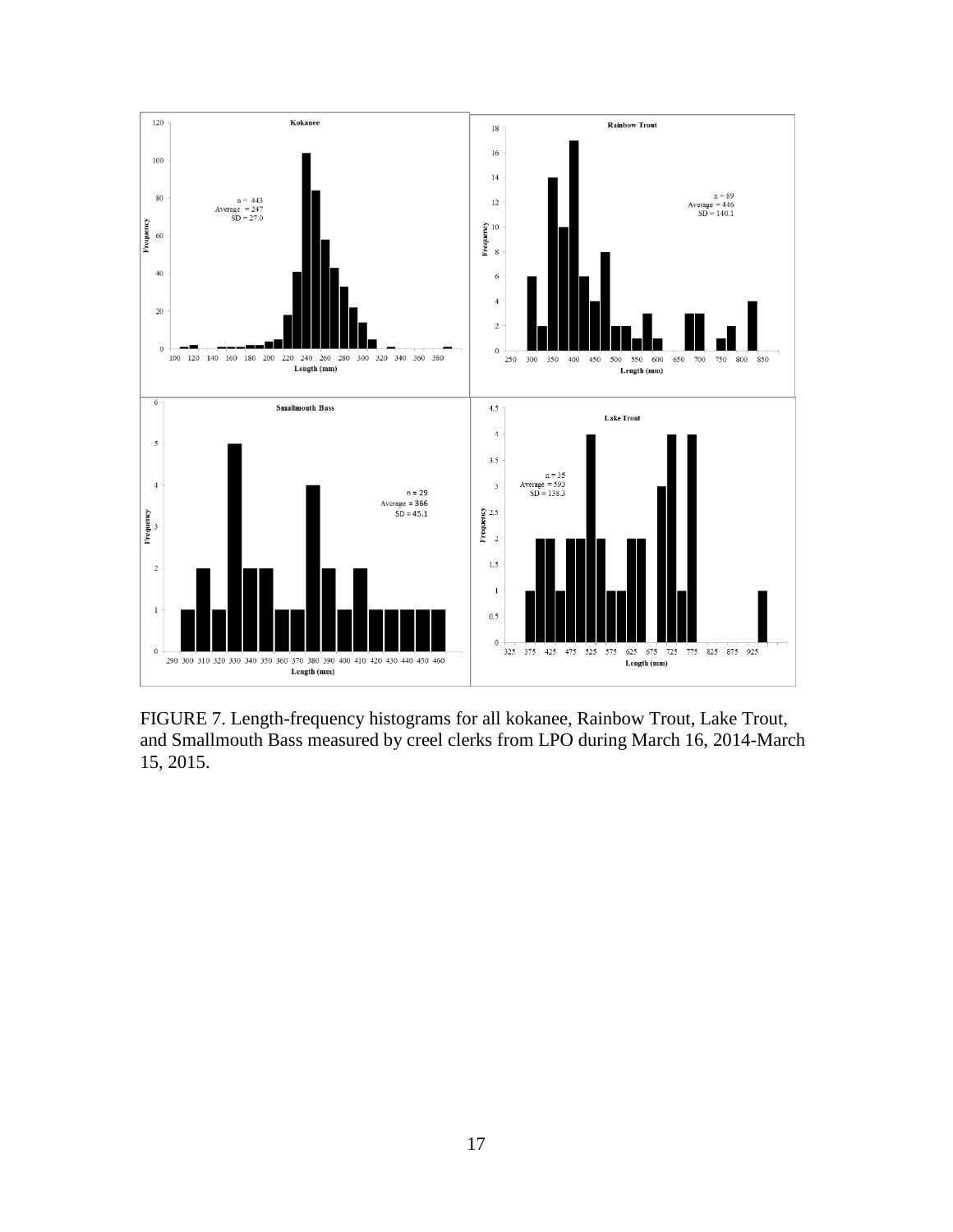### **DISCUSSION**

<span id="page-20-0"></span>The 2014 creel survey demonstrated the dynamic nature of the LPO fishery. Survey results have varied in response to factors such as changes in absolute and relative abundances of target species, introduction of non-native species, establishment of incentivized angling, and changes in available fishing equipment and methods. Historical data were derived from numerous sources (Ellis and Bowler 1981, Bowles et al. 1986, Paragamian and Ellis 1994, Fredericks et al. 2003, Ryan and Jakubowski 2009), and these data were collected and analyzed using various methods that are not directly comparable for fine-scale comparisons. For example, in some years the commercial kokanee catch was included in the estimates of total harvest, while it is unclear if commercially caught kokanee were included in other surveys. Regardless, large-scale comparisons of general trends are possible, realizing that limitations in the data are inherent when comparing data collected over such a long time period.

Prior to the 1990s, the LPO fishery could be characterized as primarily a kokanee and Rainbow Trout fishery, with a small, but relatively steady Bull Trout and Westslope Cutthroat component. In the early years of record (the 1950s), kokanee were the primary target species. Kokanee effort declined rather steadily over the next 50 years, with an inverse increase in Rainbow Trout effort. Total effort peaked in 1991, with a large portion of anglers targeting Rainbow Trout, and secondarily kokanee. By 2000, Rainbow Trout angling dominated the fishery, with 86% of the effort directed at that species. The total catch of Rainbow Trout also peaked in 2000 at over 20,000 fish caught. This is not entirely surprising, because the kokanee fishery was closed to harvest at the time, and Lake Trout were just beginning to support a fishery, so Rainbow Trout was one of the only remaining target species. During this time, the majority of the anglers were catchand-release oriented, and there was not a substantial harvest fishery on LPO. Low levels of effort were directed at other species, such as Westslope Cutthroat Trout and warmwater fishes, but these species were not targeted by a substantial number of anglers.

By 2007, the LPO fishery had reverted from the primarily non-consumptive trophy fishery of the early 2000s to a fishery with substantial harvest. However, harvest was focused on Lake Trout and Rainbow Trout instead of the traditional kokanee harvest, which was still closed at the time. In the 2007 creel survey, effort was not partitioned by targeted species, but about 85% of the anglers interviewed stated that they were targeting either Lake Trout or Rainbow Trout (Ryan and Jakubowski 2009). This was partially in response to implementation of the AIP in 2006. Lake Trout were documented in the harvest in 2000, but by 2007 they were much more prevalent in the catch. In addition, Smallmouth Bass began representing a large part of the catch for the first time in 2007, which was a result of this introduced species becoming more abundant in the lake.

Predator control efforts begun in 2006 eventually led to a resurgence of the kokanee population (Wahl et al. 2015). The fishery was reopened in 2013 with a daily bag limit of 6 kokanee, after being closed for 13 years. In the spring of 2014, the daily bag limit was raised to 15 kokanee. As a result, the fishery in 2014 differed markedly from that observed in 2007. The most notable change was the return to high levels of directed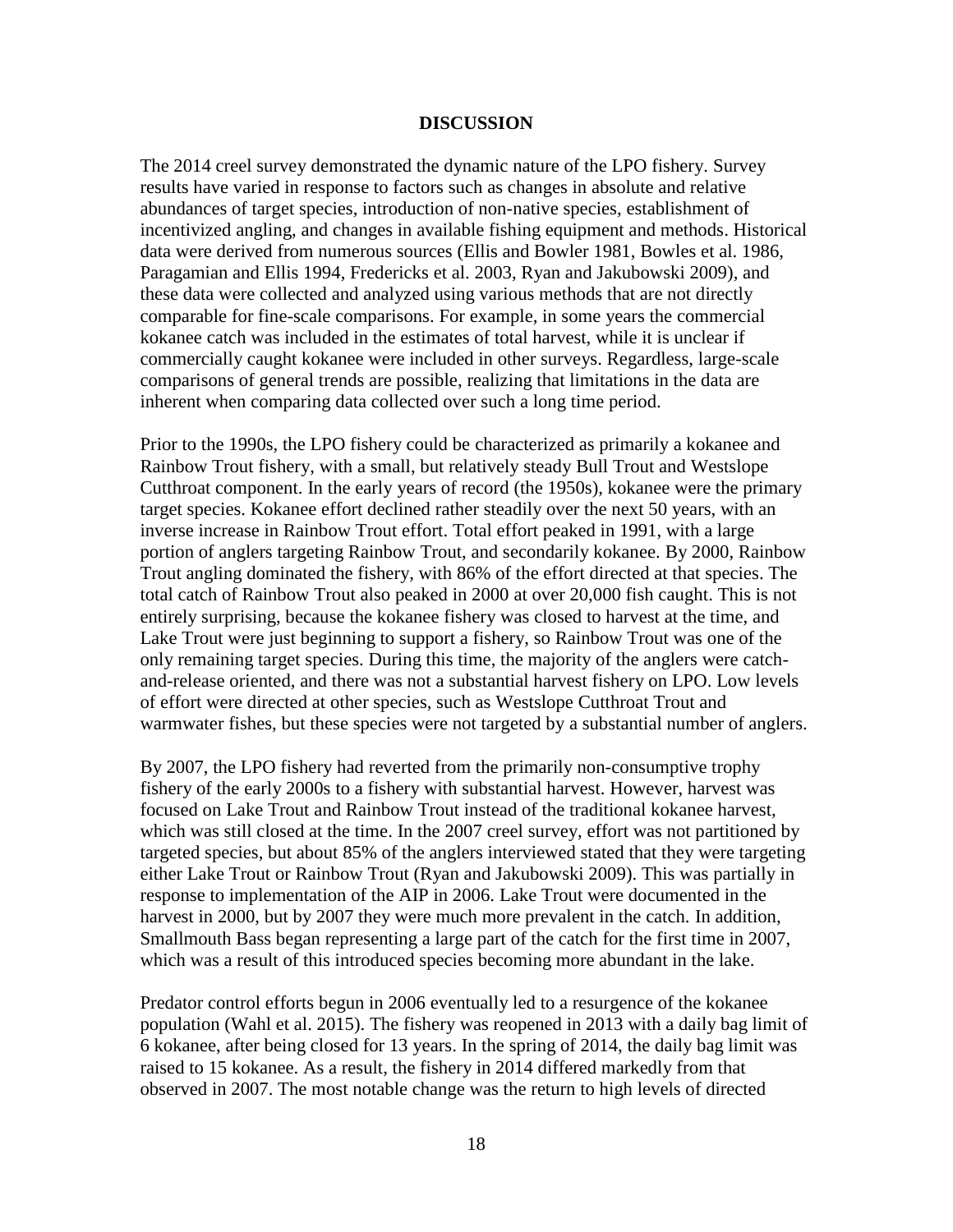fishing effort (40%) and high catch rates (4.1 fish/hour) for kokanee. The kokanee fishery brought a group of anglers back to LPO that had not participated in the fishery for about 15 years. In contrast to the more specialized fisheries for Rainbow Trout and Lake Trout, the kokanee fishery offered high catch rates for anglers with relatively simple gear and smaller boats.

High kokanee catch rates reflected an increase in their abundance in LPO. The 2013 abundance estimate for age-2 kokanee (4.4 million) was the highest since 1995, when age-specific estimates began (Wahl et al. 2015). These fish survived well and produced a strong cohort that was susceptible to anglers in 2014. The estimated abundance of adult kokanee (ages-3 and -4) in 2014 was 1.4 million fish (N. Wahl, IDFG, personal communication). Thus, our harvest estimate of 155,000 kokanee suggests that total harvest was sustainable (11% exploitation rate) and provides support for the increased daily bag limit in 2014 (15 fish from six fish).

Rainbow Trout were the second-most commonly targeted species in the 2014 fishery, attracting slightly less than 40% of the estimated 199,000 angler hours of effort. Estimated targeted catch rates (0.4 fish/hour or 2.3 hours/fish) were high by historical comparison. Ryan and Jakubowski (2009) reported Rainbow Trout catch rates from 1978 to 2007 ranging from 12 hours to 20 hours of angling effort per fish caught, but we estimated a much higher targeted catch rate. Rainbow Trout anglers informally reported good fishing, but not to the extent that we would expect catch rates to be an order of magnitude higher than in the past. The large disparity with past surveys and anecdotal angler reports together suggest that our 2014 estimate of Rainbow Trout catch rates may have been biased high.

Differentiating kokanee from juvenile Rainbow Trout was difficult for some anglers and may explain the potential estimation bias for Rainbow Trout catch rate. The distinct spotting and red band typically associated with Rainbow Trout is sometime less apparent in the pelagic rainbow trout of LPO. Incidental catch and misidentification of kokanee by Rainbow Trout anglers could have inflated our estimate. In cases where creel clerks were able to examine harvested fish, they were properly re-identified. However, this was not possible for released fish that made up a large portion (62%) of the Rainbow Trout catch. Unfortunately, we did not record how often kokanee were misidentified as Rainbow Trout and subsequently corrected in the harvest data. Identification errors may have had the most influence on estimates of overall catch rate and targeted catch rates during June and July. Our data indicated that Rainbow Trout catch rates were highest during these months. However, Rainbow Trout fishing is generally not very good during mid-summer, to the extent that experienced LPO anglers generally do not target Rainbow Trout during this time. The anglers reportedly targeting Rainbow Trout during the mid-summer months may have been less familiar with the LPO Rainbow Trout fishery, and therefore might have also had less experience with identifying fish in LPO. Kokanee fishing was good (over 4 fish/hour) during this period, which suggests that potential existed for some anglers to readily catch kokanee and misreport them as Rainbow Trout.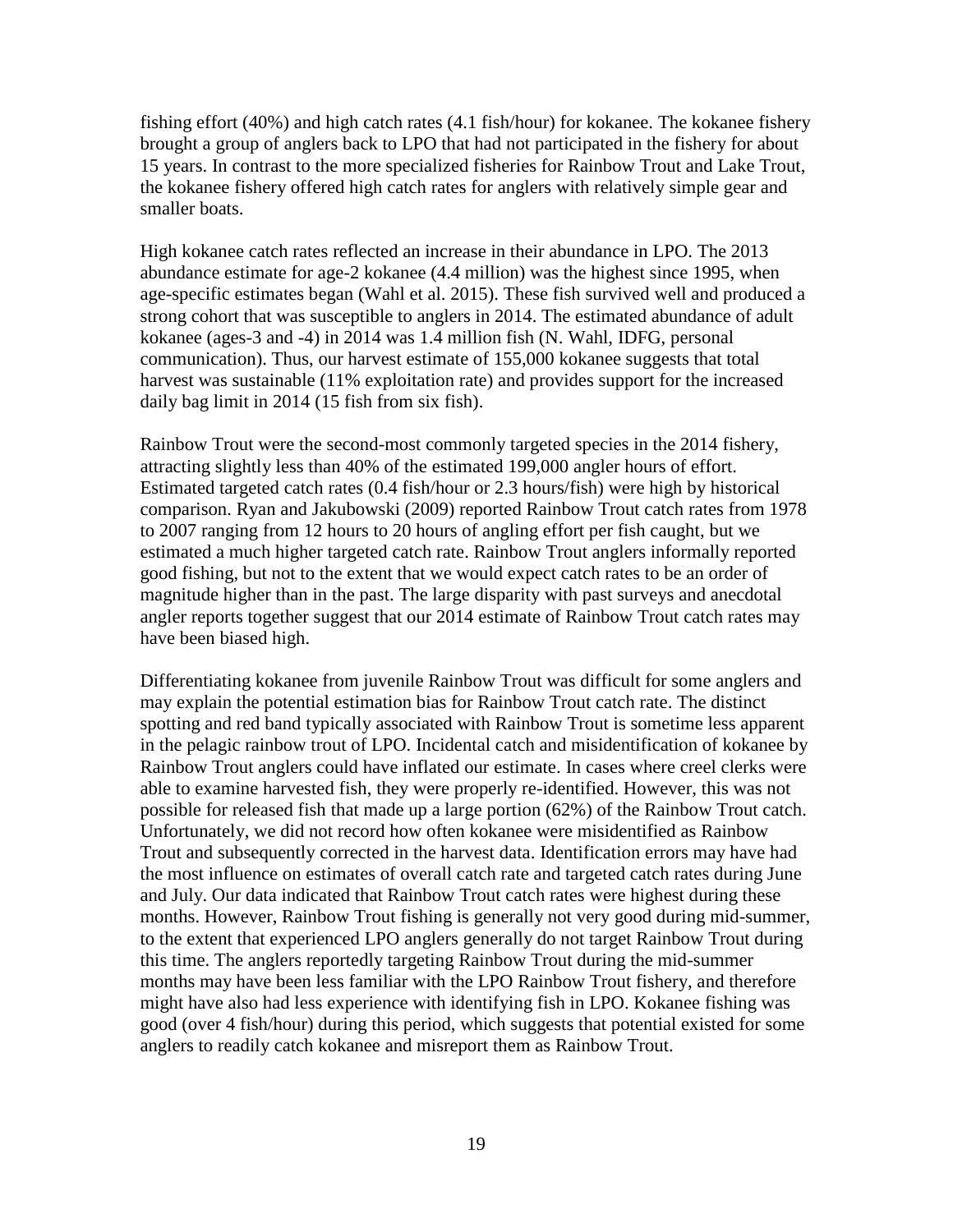Another possible explanation for the higher than expected Rainbow Trout catch rates is that an angler hour in 2014 may not compare directly to historical angler hours. Anglers were allowed to fish with an unlimited number of rods beginning in 2011 to encourage harvest. During our survey, it was not uncommon for some Rainbow Trout anglers report fishing over 10 rods/boat. However, this does not necessarily mean that the number of rods fished is directly proportional to catch rate per angler hour, so a simple conversion to rod hours was not appropriate. Still, overall there were more hooks in the water per angler (more effort) than in the past, which was not captured in a comparison of angler hours. In addition, some Rainbow Trout anglers today utilize fairly specialized equipment, including advanced electronics (e.g., GPS, autopilots). It could be argued that modern anglers are better at catching fish than in the past and produce higher resultant catch rates.

Although our estimate of Rainbow Trout catch rate (and subsequently total catch) may be biased, it is apparent that the total number of Rainbow Trout caught in 2014 was one of the highest on record. Only 1991 and 2000 surveys produced higher estimates. Additionally, although our total catch estimate is high, the 2014 Rainbow Trout harvest of about 5,600 fish was of similar magnitude to historic harvests (3,000 - 8,000 annually; Ryan and Jakubowski 2009). Together, this information suggests that existing fishing regulations are effectively preventing recruitment overfishing.

One of the major changes in the fishery in 2014 compared to prior years was the increased popularity of warmwater fish, especially Smallmouth Bass. Warmwater fish generated more fishing effort (11%) and supported a higher overall catch rate (1.9 fish/hr.) than during past surveys. These increases were driven primarily by the apparent growth of the Smallmouth Bass population. The Smallmouth Bass total catch estimate was about twice as high as in 2007, and they were not a significant component of the catch in creel surveys prior to 2007. Despite the growing popularity of the Smallmouth Bass fishery and high angler catch rates, harvest was uncommon. Almost 90% of Smallmouth Bass were released, even though current fishing regulations allow harvest of up to 6 fish daily.

The Lake Trout harvest in 2014-15 (about 3,800 fish) was substantially lower than in 2007 (19,000 fish) and lower than the harvest estimate from 2000 when the Lake Trout population was just beginning to expand rapidly. Over 165,000 Lake Trout were removed from LPO between 2006 and 2014, reducing the adult Lake Trout population in LPO by approximately 80% (Wahl 2015). Thus, reduced Lake Trout harvest appears to be a result of successful suppression efforts.

The AIP allowed us to double-check our estimates of Lake Trout harvest against the number of fish turned in for payment. During the survey period, 2,444 Lake Trout, or 63% of the estimated harvest, were turned in to the AIP for payment. Given that about 83% of the Lake Trout anglers indicated that they participate in the AIP, we would have expected about 3,100 (83% of 3,800) Lake Trout to be turned in by anglers targeting them. Additionally, some Lake Trout were harvested incidentally by anglers targeting other species. However, their participation rate in the AIP was likely lower since the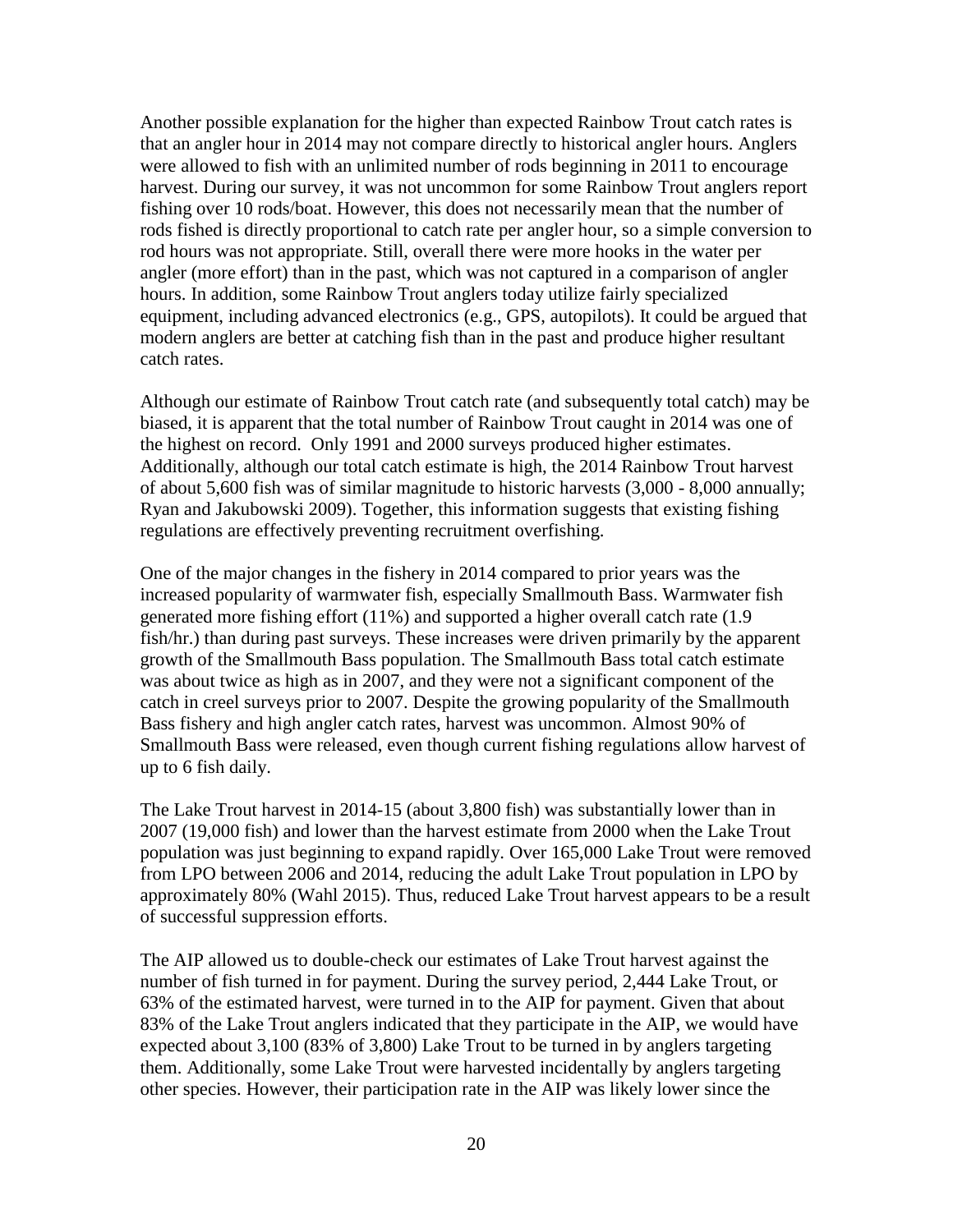overall angler population had about a 20% AIP participation rate. Collectively, this information suggests that our Lake Trout harvest estimate is reasonable.

Our data also suggests that the AIP is still effective. In 2014, approximately 11,600 Lake Trout were removed from suppression efforts, with over 20% of those removed by angling. This is a substantial component of the total number removed. The high level of participation in the program by Lake Trout anglers suggests that the program is maintaining directed effort on this species, despite decreasing Lake Trout abundance and catch rates. The high level of participation also indicates that Lake Trout suppression continues to be supported amongst the majority of Lake Trout anglers.

The Bull Trout population appears to have remained fairly stable in LPO. During this study, all the Bull Trout caught were incidental to the Rainbow Trout and Lake Trout fisheries. No anglers specifically stated they were targeting Bull Trout in 2014-15, which was likely influenced by the ongoing harvest closure for the species. Estimated LPO Bull Trout catch peaked at about 5,000 fish in 1953 when anglers did actively target them. We estimated about 3,000 Bull Trout were incidentally caught in 2014, despite the lack of directed angling effort. In comparison, this estimate was higher than all of the total Bull Trout catch estimates since about 1960. One Bull Trout was documented as misidentified and harvested during our survey. In general, misidentification of Bull Trout was rare, likely demonstrating the effectiveness of the ongoing Bull Trout education campaign sponsored by Avista through the Clark Fork Settlement Agreement and implemented by the Idaho Department of Fish and Game (IDFG) and the Panhandle Chapter of Trout Unlimited.

There was some evidence that the Westslope Cutthroat Trout fishery has remained stable. More Westslope Cutthroat Trout were caught in 2014 than in any year surveyed since the early 1960s. However, we are unsure if this increase in catch provides an index to relative abundance of Westslope Cutthroat Trout over time, or if it is a function of small sample size. Only four anglers (all in October) reported targeting Westslope Cutthroat Trout to creel clerks in 2014. Data from these anglers provided an estimated catch rate of 0.83 fish/hour. Despite sampling limitations for targeted angling, the total catch estimate for all anglers combined was almost 2,000 Westslope Cutthroat Trout. Although our confidence in this point estimate is not strong and most of these fish were caught by anglers targeting other species, this estimate still provides evidence that Westslope Cutthroat Trout were fairly prevalent in LPO. Additionally, it suggests that Westslope Cutthroat Trout abundance in LPO may be sufficient to support a catch-and-release fishery with good catch rates if angler interest increased.

Recommendations:

- 1. Repeat this study approximately every five years to evaluate how the fishery responds to management actions and naturally occurring changes in the lakewide fish assemblage.
- 2. Continue the AIP for Lake Trout to encourage angler harvest that contributes towards long-term suppression of this species.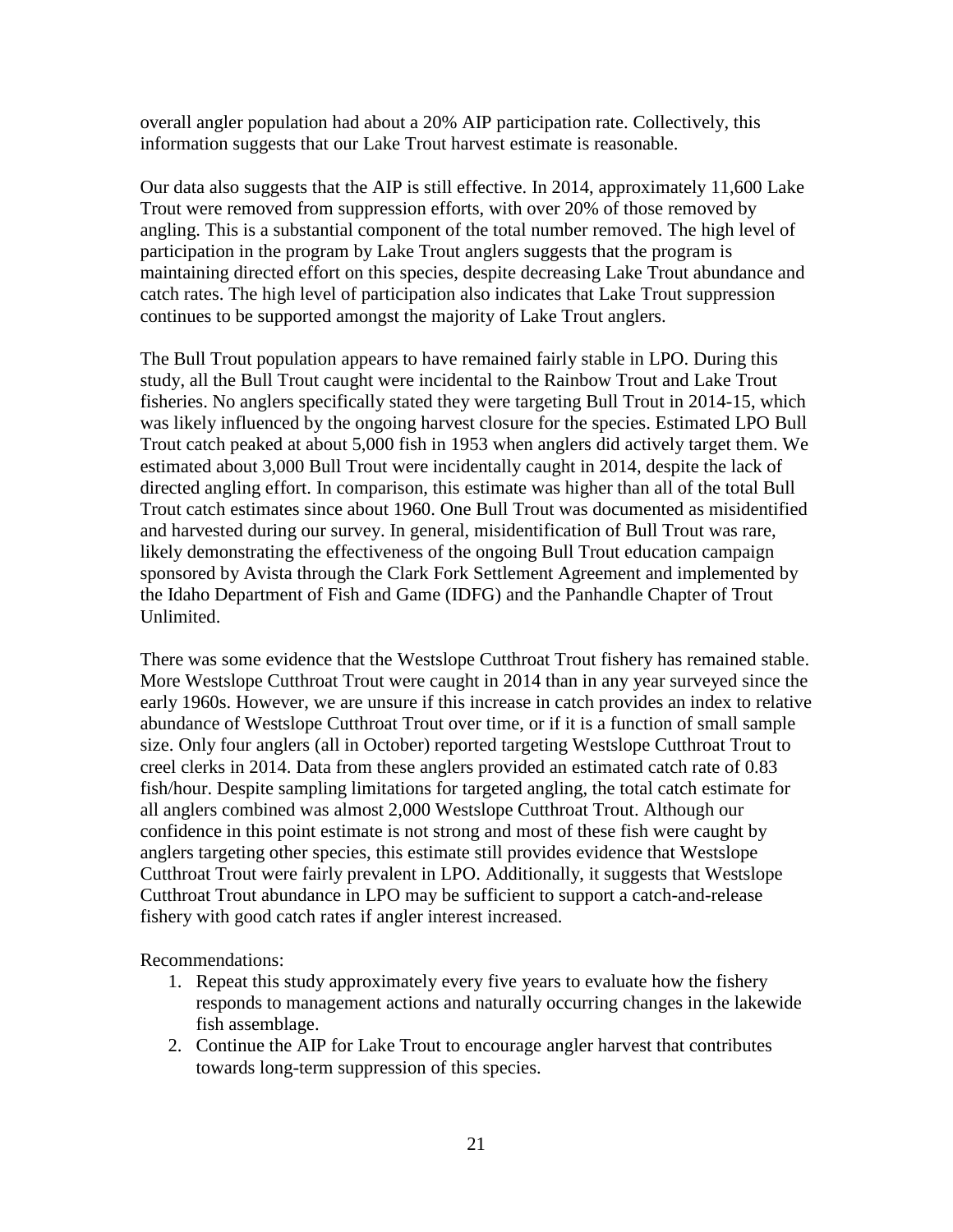3. Conduct a creel survey on the major tributaries to LPO (Clark Fork River, Lightning Creek drainage, and the Pack River drainage) and on the Pend Oreille River to better understand these associated fisheries and their interaction with the LPO fishery.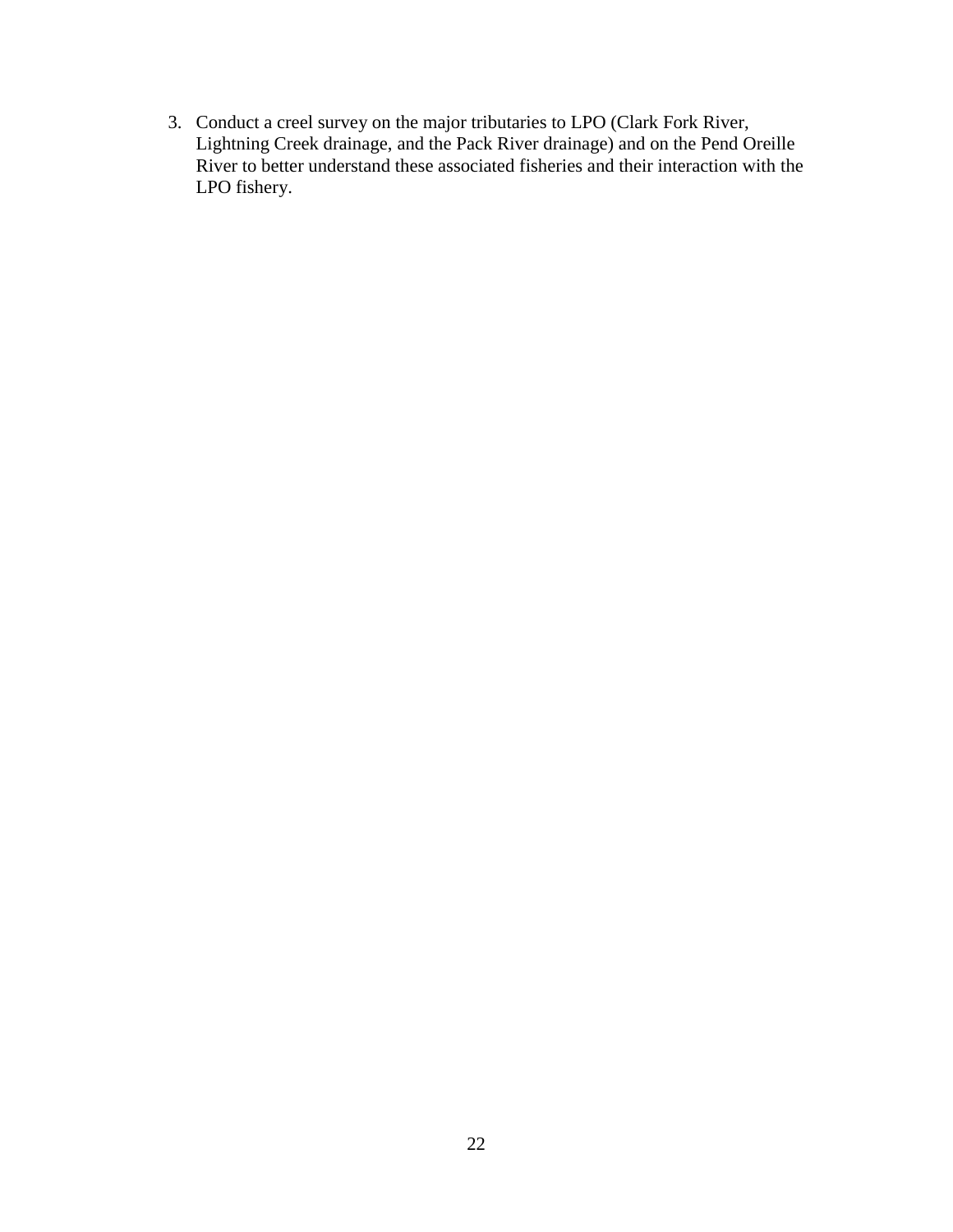# **ACKNOWLEDGEMENTS**

<span id="page-25-0"></span>We would like to thank Avista staff members Jimmy Cox, Chuck Hall, and Tanner Mitchell for spending endless hours waiting for anglers, driving between boat launches, and collecting interview data. Northern Air Inc. performed our aerial surveys and was very accommodating. Rob Ryan (IDFG) assisted with project design and data interpretation and Vic DiCenzo (Survey Solutions LLC) performed data analysis. Sean Moran and Paul Kusnierz, (Avista), Jason Blakney (MWFP), Wade Fredenberg (USFWS) and Andy Dux (IDFG) reviewed previous versions of this report. We would also like to thank Avista staff Joe DosSantos, Heide Evans, and Ceil Orr for their oversight and administrative support.